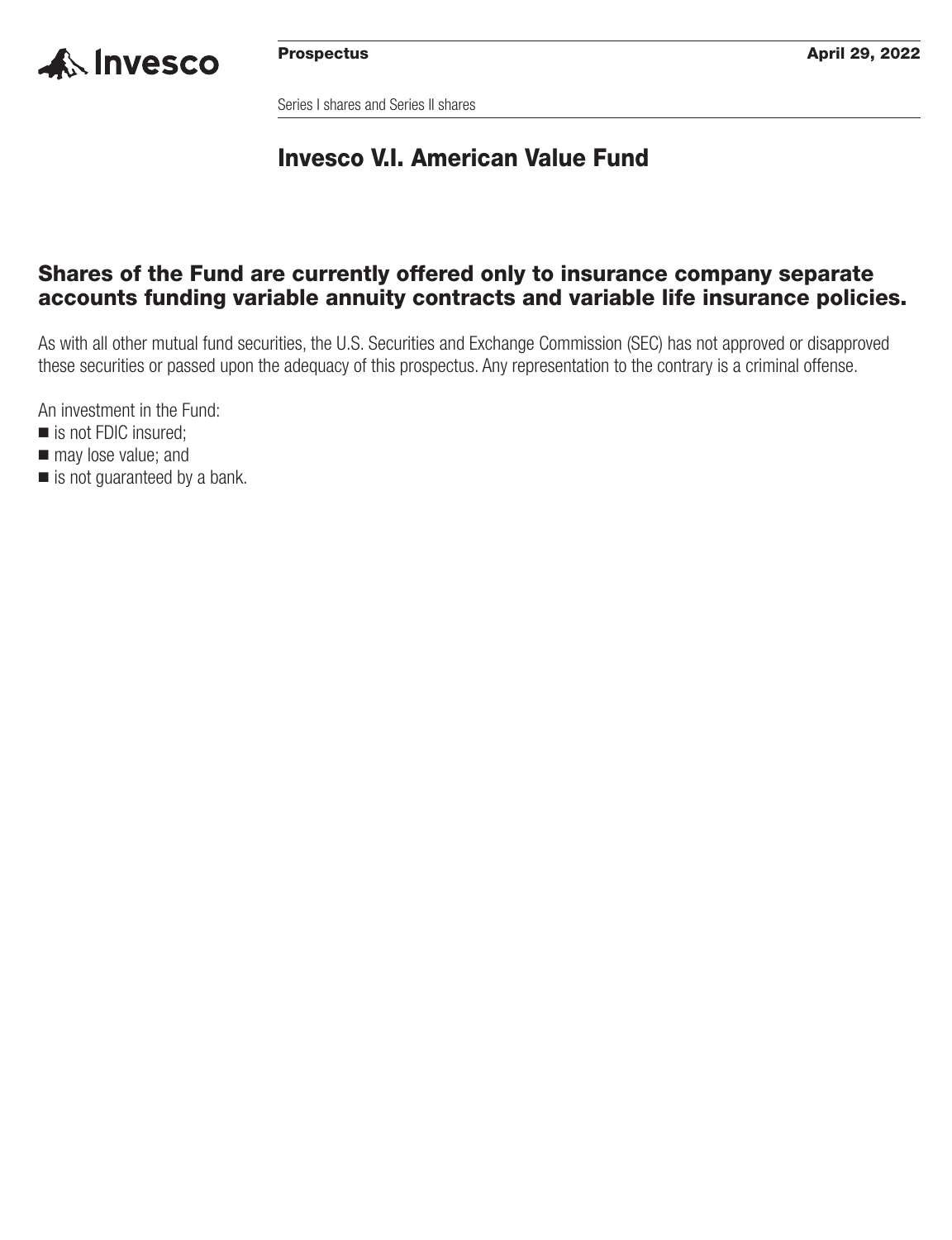## **Table of Contents**

| <b>Fund Summary</b>                                                                                                                                                                                                                                                          |                                                    |
|------------------------------------------------------------------------------------------------------------------------------------------------------------------------------------------------------------------------------------------------------------------------------|----------------------------------------------------|
| <b>Investment Objective(s), Strategies,</b><br><b>Risks and Portfolio Holdings</b>                                                                                                                                                                                           | 3                                                  |
| <b>Fund Management</b><br>The Adviser(s)<br><b>Adviser Compensation</b><br>Portfolio Managers                                                                                                                                                                                | 6<br>6<br>7<br>7                                   |
| <b>Other Information</b><br>Purchase and Redemption of Shares<br>Excessive Short-Term Trading Activity Disclosure<br><b>Pricing of Shares</b><br>Taxes<br>Dividends and Distributions<br><b>Share Classes</b><br><b>Distribution Plan</b><br>Payments to Insurance Companies | $\sqrt{2}$<br>7<br>7<br>8<br>9<br>9<br>9<br>9<br>9 |
| <b>Financial Highlights</b>                                                                                                                                                                                                                                                  | 11                                                 |
| <b>Hypothetical Investment and Expense</b><br><b>Information</b>                                                                                                                                                                                                             | 12                                                 |
| <b>Obtaining Additional Information</b>                                                                                                                                                                                                                                      | <b>Back Cover</b>                                  |

Shares of the Fund are used as investment vehicles for variable annuity contracts and variable life insurance policies (variable products) issued by certain insurance companies, and funds of funds. You cannot purchase shares of the Fund directly. As an owner of a variable product (variable product owner) that offers the Fund as an investment option,

however, you may allocate your variable product values to a separate account of the insurance company that invests in shares of the Fund.

Your variable product is offered through its own prospectus, which contains information about your variable product, including how to purchase the variable product and how to allocate variable product values to the Fund.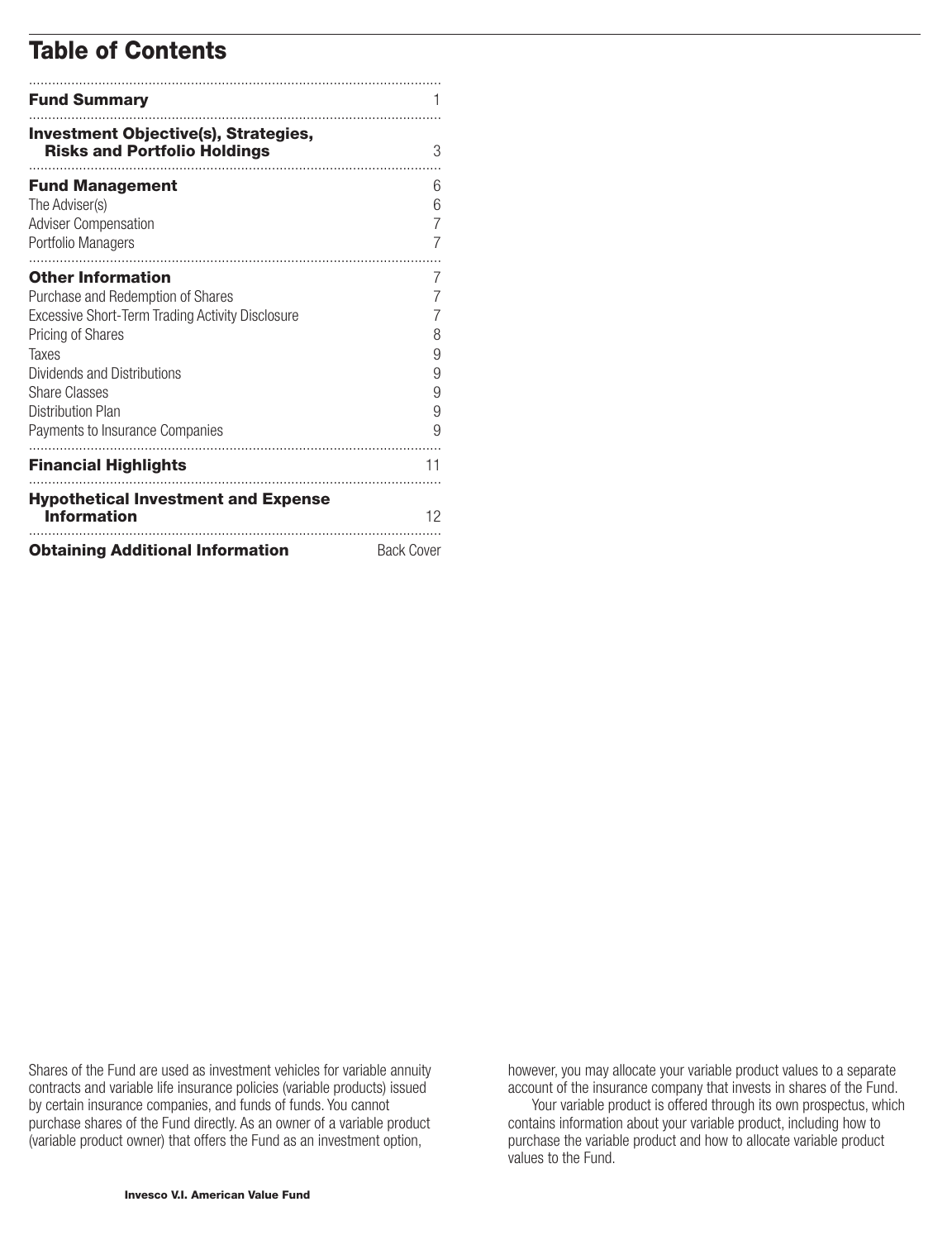## <span id="page-2-0"></span>**Fund Summary**

## **Investment Objective(s)**

The Fund's investment objective is long-term capital appreciation.

#### **Fees and Expenses of the Fund**

This table describes the fees and expenses that are incurred, directly or indirectly, when a variable product owner buys, holds, or redeems interest in an insurance company separate account that invests in the Series I shares or Series II shares of the Fund but does not represent the effect of any fees or other expenses assessed in connection with your variable product, and if it did, expenses would be higher.

**Shareholder Fees** (fees paid directly from your investment)

|                                                                                                                                   |             | Series I shares Series II shares |
|-----------------------------------------------------------------------------------------------------------------------------------|-------------|----------------------------------|
| Maximum Sales Charge (Load) Imposed on Purchases<br>(as a percentage of offering price)                                           | <b>None</b> | <b>None</b>                      |
| Maximum Deferred Sales Charge (Load) (as a<br>percentage of original purchase price or redemption<br>proceeds, whichever is less) | None        | <b>None</b>                      |

**Annual Fund Operating Expenses** (expenses that you pay each year as a percentage of the value of your investment)

|                                             |       | Series I shares Series II shares |
|---------------------------------------------|-------|----------------------------------|
| Management Fees <sup>1</sup>                | በ 69% | በ 69%                            |
| Distribution and/or Service (12b-1) Fees    | None  | በ 25                             |
| Other Expenses                              | n 19  | 119                              |
| <b>Total Annual Fund Operating Expenses</b> | በ ጸጸ  | 1 13                             |

1 "Management Fees" have been restated to reflect current fees.

**Example.** This Example is intended to help you compare the cost of investing in the Fund with the cost of investing in other mutual funds.

This Example does not represent the effect of any fees or expenses assessed in connection with your variable product, and if it did, expenses would be higher.

The Example assumes that you invest \$10,000 in the Fund for the time periods indicated and then redeem all of your shares at the end of those periods. The Example also assumes that your investment has a 5% return each year and that the Fund's operating expenses remain the same.

Although your actual costs may be higher or lower, based on these assumptions, your costs would be:

|                  | 1 Year | 3 Years | 5 Years | <b>10 Years</b> |
|------------------|--------|---------|---------|-----------------|
| Series I shares  | \$90   | \$281   | \$488   | \$1.084         |
| Series II shares | \$115  | \$359   | \$622   | \$1.375         |

**Portfolio Turnover.** The Fund pays transaction costs, such as commissions, when it buys and sells securities (or "turns over" its portfolio). A higher portfolio turnover rate may indicate higher transaction costs. These costs, which are not reflected in annual fund operating expenses or in the Example, affect the Fund's performance. During the most recent fiscal year, the Fund's portfolio turnover rate was 82% of the average value of its portfolio.

### **Principal Investment Strategies of the Fund**

The Fund invests, under normal circumstances, at least 80% of its net assets (plus any borrowings for investment purposes) in securities of U.S. issuers and in derivatives and other instruments that have economic characteristics similar to such securities. The Fund deems an issuer to be a U.S. issuer if (i) its principal securities trading market (i.e., a U.S. stock exchange, NASDAQ or over-the-counter markets) is in the U.S.; (ii) it (alone or through its consolidated subsidiaries) derives 50% or more of its annual revenue from goods produced, sales made or services performed in the

U.S.; (iii) it is organized under the laws of, or has a principal office in the U.S; or (iv) its "country of risk" is the U.S. as determined by a third party service provider such as Bloomberg.

Under normal market conditions, the Fund invests at least 65% of its net assets in equity securities of mid-capitalization companies. The principal type of equity security in which the Fund invests is common stock. The Fund also may invest in larger companies.

The Fund may invest up to 20% of its net assets in real estate investment trusts (REITs).

The Fund may invest up to 20% of its net assets in securities of foreign issuers and depositary receipts.

The Fund can invest in derivative instruments, including forward foreign currency contracts, futures contracts and options.

The Fund can use forward foreign currency contracts to hedge against adverse movements in the foreign currencies in which portfolio securities are denominated.

The Fund can use futures contracts, including index futures, to seek exposure to certain asset classes.

The Fund can use options to seek investment return or to mitigate risk and to hedge against adverse movements in the foreign currencies in which portfolio securities are denominated.

The Fund emphasizes a value style of investing and the portfolio managers seek to invest in undervalued companies they believe possess the potential for capital growth. In selecting securities, the portfolio managers emphasize the following characteristics, although not all investments will have these attributes:

- Buy businesses trading at a significant discount to the portfolio managers' estimate of intrinsic value. The portfolio managers believe intrinsic value represents the fair economic worth of the business.
- **Emphasize quality businesses with potential to grow intrinsic value** over time. The portfolio managers primarily seek issuers that they believe have solid growth prospects, the ability to earn an attractive return on invested capital and a management team that exhibits intelligent capital allocation skills.

The portfolio managers will consider selling a security if a more attractive investment opportunity is identified, if a security is trading near or above the portfolio managers' estimate of intrinsic value or if there is a fundamental deterioration in business prospects that results in inadequate upside potential to estimated intrinsic value.

### **Principal Risks of Investing in the Fund**

As with any mutual fund investment, loss of money is a risk of investing. An investment in the Fund is not a deposit in a bank and is not insured or guaranteed by the Federal Deposit Insurance Corporation or any other governmental agency. The risks associated with an investment in the Fund can increase during times of significant market volatility. The principal risks of investing in the Fund are:

*Market Risk.* The market values of the Fund's investments, and therefore the value of the Fund's shares, will go up and down, sometimes rapidly or unpredictably. Market risk may affect a single issuer, industry or section of the economy, or it may affect the market as a whole. The value of the Fund's investments may go up or down due to general market conditions that are not specifically related to the particular issuer, such as real or perceived adverse economic conditions, changes in the general outlook for revenues or corporate earnings, changes in interest or currency rates, regional or global instability, natural or environmental disasters, widespread disease or other public health issues, war, military conflict, acts of terrorism or adverse investor sentiment generally. During a general downturn in the financial markets, multiple asset classes may decline in value. When markets perform well, there can be no assurance that specific investments held by the Fund will rise in value.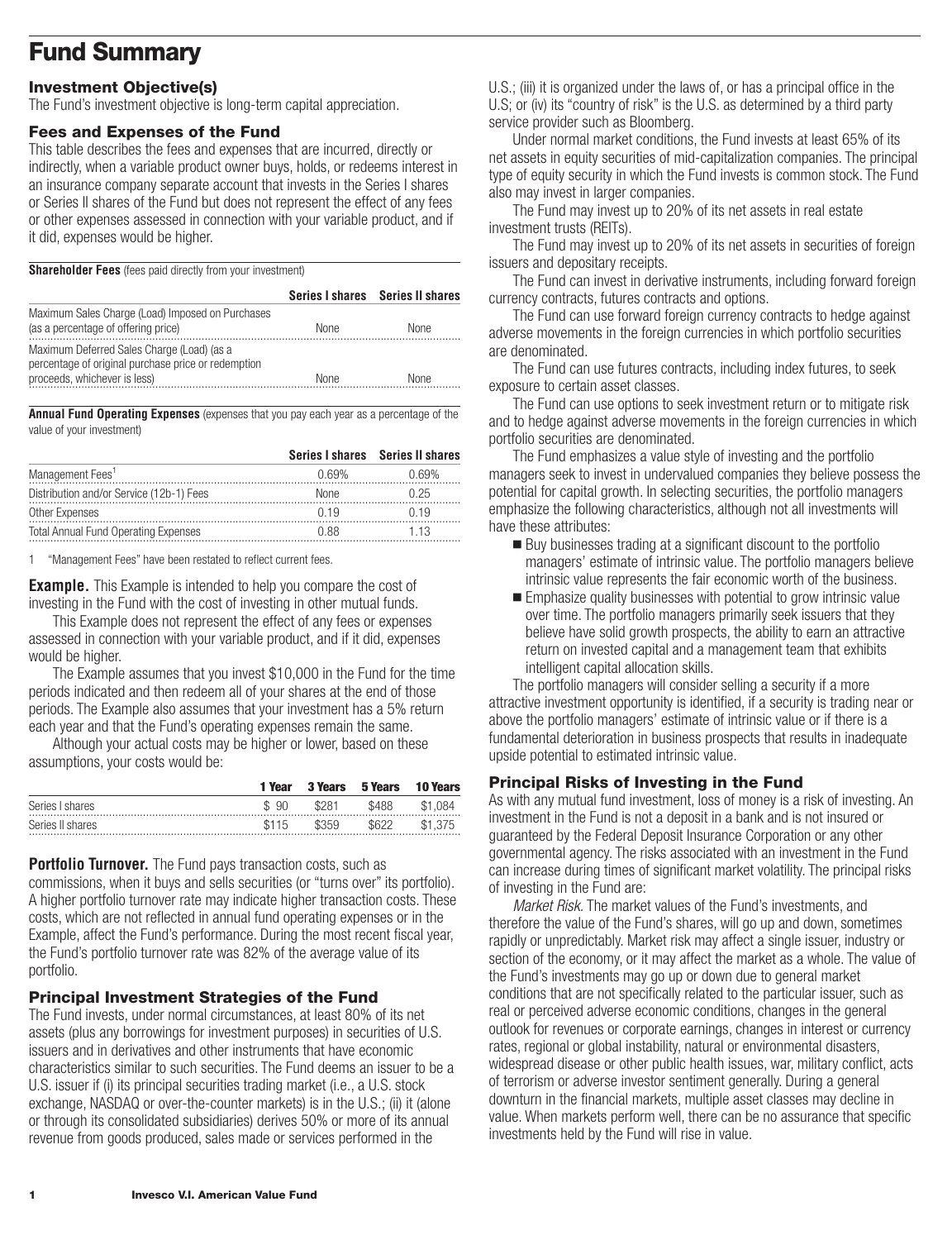*Investing in Stocks Risk.* The value of the Fund's portfolio may be affected by changes in the stock markets. Stock markets may experience significant short-term volatility and may fall or rise sharply at times. Adverse events in any part of the equity or fixed-income markets may have unexpected negative effects on other market segments. Different stock markets may behave differently from each other and U.S. stock markets may move in the opposite direction from one or more foreign stock markets.

The prices of individual stocks generally do not all move in the same direction at the same time. However, individual stock prices tend to go up and down more dramatically than those of certain other types of investments, such as bonds. A variety of factors can negatively affect the price of a particular company's stock. These factors may include, but are not limited to: poor earnings reports, a loss of customers, litigation against the company, general unfavorable performance of the company's sector or industry, or changes in government regulations affecting the company or its industry. To the extent that securities of a particular type are emphasized (for example foreign stocks, stocks of small- or mid-cap companies, growth or value stocks, or stocks of companies in a particular industry), fund share values may fluctuate more in response to events affecting the market for those types of securities.

*Mid-Capitalization Companies Risk.* Mid-capitalization companies tend to be more vulnerable to changing market conditions and may have more limited product lines and markets, less experienced management and fewer financial resources than larger companies. These companies' securities may be more volatile and less liquid than those of more established companies, and their returns may vary, sometimes significantly, from the overall securities market.

*Value Investing Risk*. Value investing entails the risk that if the market does not recognize that a selected security is undervalued, the prices of that security might not appreciate as anticipated. A value approach could also result in fewer investments that increase rapidly during times of market gains and could cause a fund to underperform funds that use a growth or non-value approach to investing. Value investing has gone in and out of favor during past market cycles and when value investing is out of favor or when markets are unstable, the securities of "value" companies may underperform the securities of "growth" companies or the overall stock market.

*Sector Focus Risk*. The Fund may from time to time have a significant amount of its assets invested in one market sector or group of related industries. In this event, the Fund's performance will depend to a greater extent on the overall condition of the sector or group of industries and there is increased risk that the Fund will lose significant value if conditions adversely affect that sector or group of industries.

*REIT Risk/Real Estate Risk.* Investments in real estate related instruments may be adversely affected by economic, legal, cultural, environmental or technological factors that affect property values, rents or occupancies. Shares of real estate related companies, which tend to be small- and mid-cap companies, may be more volatile and less liquid than larger companies. If a real estate related company defaults on certain types of debt obligations held by the Fund, the Fund may acquire real estate directly, which involves additional risks such as environmental liabilities; difficulty in valuing and selling the real estate; and economic or regulatory changes.

*Foreign Securities Risk.* The Fund's foreign investments may be adversely affected by political and social instability, changes in economic or taxation policies, difficulty in enforcing obligations, decreased liquidity or increased volatility. Foreign investments also involve the risk of the possible seizure, nationalization or expropriation of the issuer or foreign deposits (in which the Fund could lose its entire investments in a certain market) and the possible adoption of foreign governmental restrictions such as exchange controls. Foreign companies generally may be subject to less stringent regulations than U.S. companies, including financial reporting requirements and auditing and accounting controls, and may therefore be more susceptible to fraud or corruption. There may be less public information

available about foreign companies than U.S. companies, making it difficult to evaluate those foreign companies. Unless the Fund has hedged its foreign currency exposure, foreign securities risk also involves the risk of negative foreign currency rate fluctuations, which may cause the value of securities denominated in such foreign currency (or other instruments through which the Fund has exposure to foreign currencies) to decline in value. Currency exchange rates may fluctuate significantly over short periods of time. Currency hedging strategies, if used, are not always successful.

*Depositary Receipts Risk*. Investing in depositary receipts involves the same risks as direct investments in foreign securities. In addition, the underlying issuers of certain depositary receipts are under no obligation to distribute shareholder communications or pass through any voting rights with respect to the deposited securities to the holders of such receipts. The Fund may therefore receive less timely information or have less control than if it invested directly in the foreign issuer.

*Derivatives Risk.* The value of a derivative instrument depends largely on (and is derived from) the value of an underlying security, currency, commodity, interest rate, index or other asset (each referred to as an underlying asset). In addition to risks relating to the underlying assets, the use of derivatives may include other, possibly greater, risks, including counterparty, leverage and liquidity risks. Counterparty risk is the risk that the counterparty to the derivative contract will default on its obligation to pay the Fund the amount owed or otherwise perform under the derivative contract. Derivatives create leverage risk because they do not require payment up front equal to the economic exposure created by holding a position in the derivative. As a result, an adverse change in the value of the underlying asset could result in the Fund sustaining a loss that is substantially greater than the amount invested in the derivative or the anticipated value of the underlying asset, which may make the Fund's returns more volatile and increase the risk of loss. Derivative instruments may also be less liquid than more traditional investments and the Fund may be unable to sell or close out its derivative positions at a desirable time or price. This risk may be more acute under adverse market conditions, during which the Fund may be most in need of liquidating its derivative positions. Derivatives may also be harder to value, less tax efficient and subject to changing government regulation that could impact the Fund's ability to use certain derivatives or their cost. Derivatives strategies may not always be successful. For example, derivatives used for hedging or to gain or limit exposure to a particular market segment may not provide the expected benefits, particularly during adverse market conditions.

*Management Risk.* The Fund is actively managed and depends heavily on the Adviser's judgment about markets, interest rates or the attractiveness, relative values, liquidity, or potential appreciation of particular investments made for the Fund's portfolio. The Fund could experience losses if these judgments prove to be incorrect. Additionally, legislative, regulatory, or tax developments may adversely affect management of the Fund and, therefore, the ability of the Fund to achieve its investment objective.

#### **Performance Information**

The bar chart and performance table provide an indication of the risks of investing in the Fund. The bar chart shows changes in the performance of the Series I shares of the Fund from year to year as of December 31. The performance table compares the Fund's performance to that of a style-specific benchmark, a peer group benchmark comprised of funds with investment objectives and strategies similar to those of the Fund and a broad-based securities market benchmark (in that order). The bar chart and performance table below do not reflect charges assessed in connection with your variable product; if they did, the performance shown would be lower. The Fund's and the predecessor fund's past performance is not necessarily an indication of its future performance.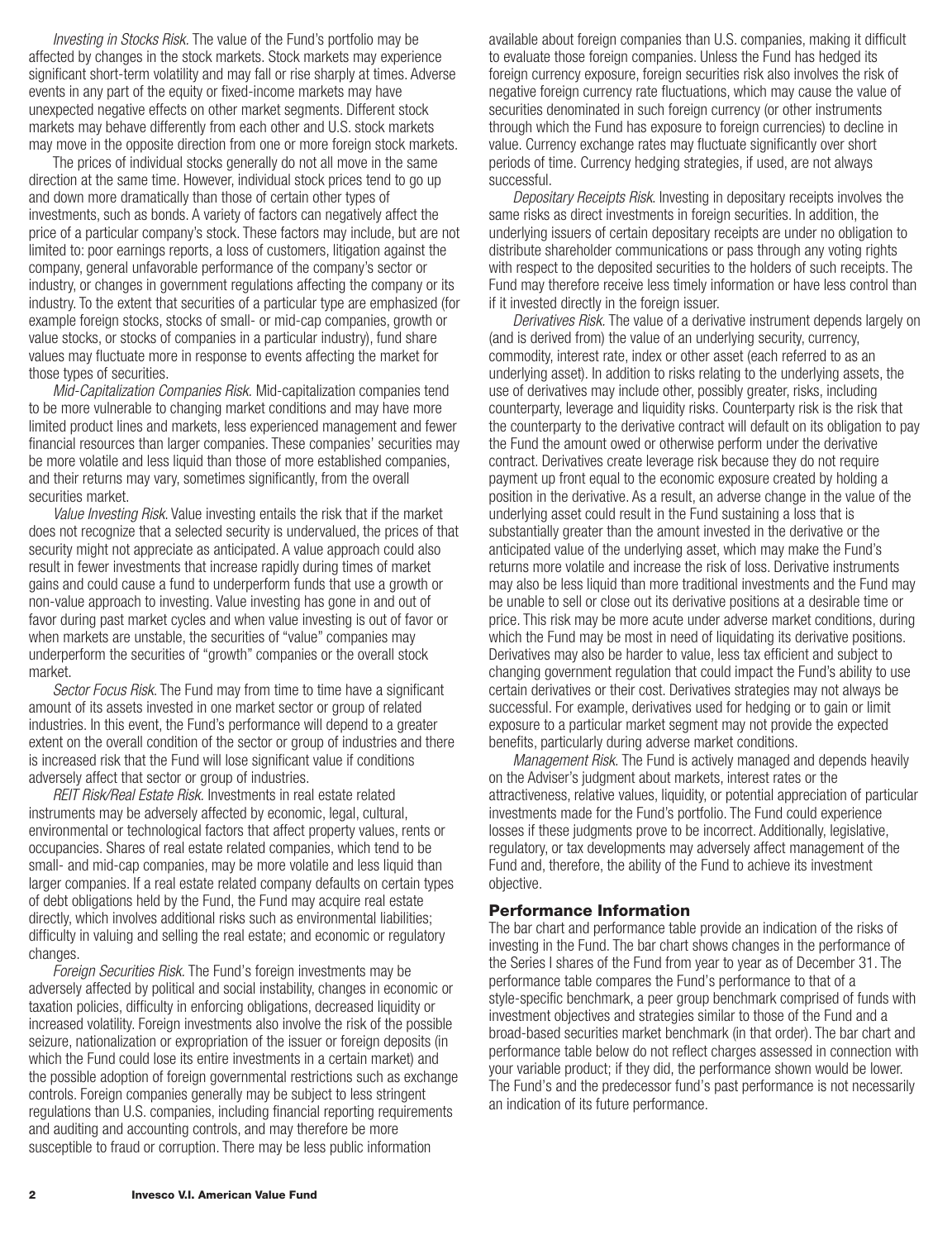<span id="page-4-0"></span>Fund performance reflects any applicable fee waivers and expense reimbursements. Performance returns would be lower without applicable fee waivers and expense reimbursements.

All performance shown assumes the reinvestment of dividends and capital gains and the effect of the Fund's expenses.

The Series I shares and Series II shares invest in the same portfolio of securities and will have substantially similar performance, except to the extent that the expenses borne by each share class differ. Series II shares have higher expenses (and therefore lower performance) resulting from its Rule 12b-1 plan, which provides for a maximum fee equal to an annual rate of 0.25% (expressed as a percentage of average daily net assets of the Fund).



**Average Annual Total Returns** (for the periods ended December 31, 2021)

|                                                                                                | Inception<br><b>Date</b> | Year  | 5<br>Years   | 10<br>Years |
|------------------------------------------------------------------------------------------------|--------------------------|-------|--------------|-------------|
| Series I                                                                                       | 1/2/1997                 |       | 27.95% 9.22% | 10.92%      |
| Series II                                                                                      | 5/5/2003                 | 27.62 | 8.94         | 10.65       |
| Russell Midcap <sup>®</sup> Value Index (reflects no deduction<br>for fees, expenses or taxes) |                          | 28.34 | 11.22        | 13.44       |
| Lipper VUF Mid-Cap Value Funds Index                                                           |                          | 28.10 | 10.08        | 12.40       |
| S&P 500 <sup>®</sup> Index (reflects no deduction for fees,<br>expenses or taxes)              |                          | 28.71 | 18.47        | 16.55       |

#### **Management of the Fund**

Investment Adviser: Invesco Advisers, Inc.

| <b>Portfolio Managers</b> | Title                                          | <b>Length of Service on the Fund</b> |
|---------------------------|------------------------------------------------|--------------------------------------|
|                           | Jonathan Edwards, CFA Portfolio Manager (lead) | 2022                                 |
| Jonathan Mueller, CFA     | Portfolio Manager                              | 2022                                 |

### **Purchase and Sale of Fund Shares**

You cannot purchase or sell (redeem) shares of the Fund directly. Please contact the insurance company that issued your variable product for more information on the purchase and sale of Fund shares. For more information, see "Other Information—Purchase and Redemption of Shares" in the prospectus.

#### **Tax Information**

The Fund expects, based on its investment objective and strategies, that its distributions, if any, will consist of ordinary income, capital gains, or some combination of both. Because shares of the Fund must be purchased through variable products, such distributions will be exempt from current taxation if left to accumulate within the variable product. Consult your variable insurance contract prospectus for additional tax information.

### **Payments to Insurance Companies**

If you purchase the Fund through an insurance company or other financial intermediary, the Fund, the Fund's distributor or its related companies may pay the intermediary for the sale of Fund shares and related services. These payments may create a conflict of interest by influencing the insurance company or other intermediary and your salesperson or financial adviser to

recommend the Fund over another investment. Ask your salesperson or financial adviser or visit your financial intermediary's website for more information.

## **Investment Objective(s), Strategies, Risks and Portfolio Holdings**

#### **Objective(s) and Strategies**

The Fund's investment objective is long-term capital appreciation. The Fund's investment objective may be changed by the Board of Trustees (the Board) without shareholder approval.

The Fund invests, under normal circumstances, at least 80% of its net assets (plus any borrowings for investment purposes) in securities of U.S. issuers and in derivatives and other instruments that have economic characteristics similar to such securities. The Fund deems an issuer to be a U.S. issuer if (i) its principal securities trading market (i.e., a U.S. stock exchange, NASDAQ or over-the-counter markets) is in the U.S.; (ii) it (alone or through its consolidated subsidiaries) derives 50% or more of its annual revenue from goods produced, sales made or services performed in the U.S.; (iii) it is organized under the laws of, or has a principal office in, the U.S.; or (iv) its "country of risk" is the U.S. as determined by a third party service provider such as Bloomberg. The issuer's "country of risk" is determined based on a number of criteria, including its country of domicile, the primary stock exchange on which it trades, the location from which the majority of its revenue comes, and its reporting currency.

Under normal market conditions, the Fund invests at least 65% of its net assets in equity securities of mid-capitalization companies. The principal type of equity security in which the Fund invests is common stock. The Adviser defines mid-capitalization companies by reference to those with market capitalizations up to the largest companies represented in the Russell Midcap<sup>®</sup> Index. The Fund also may invest in larger companies.

The Fund may invest up to 20% of its net assets in REITs. REITs pool investors' funds for investment primarily in commercial real estate properties or real-estate related loans. REITs generally derive their income from rents on the underlying properties or interest on the underlying loans, and their value is impacted by changes in the value of the underlying property or changes in interest rates affecting the underlying loans owned by the REITs.

The Fund may invest up to 20% of its net assets in securities of foreign issuers and depositary receipts. A depositary receipt is generally issued by a bank or financial institution and represents an ownership interest in the common stock or other equity securities of a foreign company. The percentage of assets invested in securities of a particular country or denominated in a particular currency will vary in accordance with the portfolio management team's assessment of the relative yield, appreciation potential and the relationship of a country's currency to the U.S. dollar, which is based upon such factors as fundamental economic strength, credit quality and interest rate trends.

The Fund can invest in derivative instruments, including forward foreign currency contracts, futures contracts and options.

A forward foreign currency contract is an agreement between parties to exchange a specified amount of currency at a specified future time at a specified rate. The Fund can use forward foreign currency contracts to hedge against adverse movements in the foreign currencies in which portfolio securities are denominated.

A futures contract is a standardized agreement between two parties to buy or sell a specified quantity of an underlying asset at a specified price at a specified future time. The value of the futures contract tends to increase and decrease in tandem with the value of the underlying asset. Futures contracts are bilateral agreements, with both the purchaser and the seller equally obligated to complete the transaction. Depending on the terms of the particular contract, futures contracts are settled by purchasing an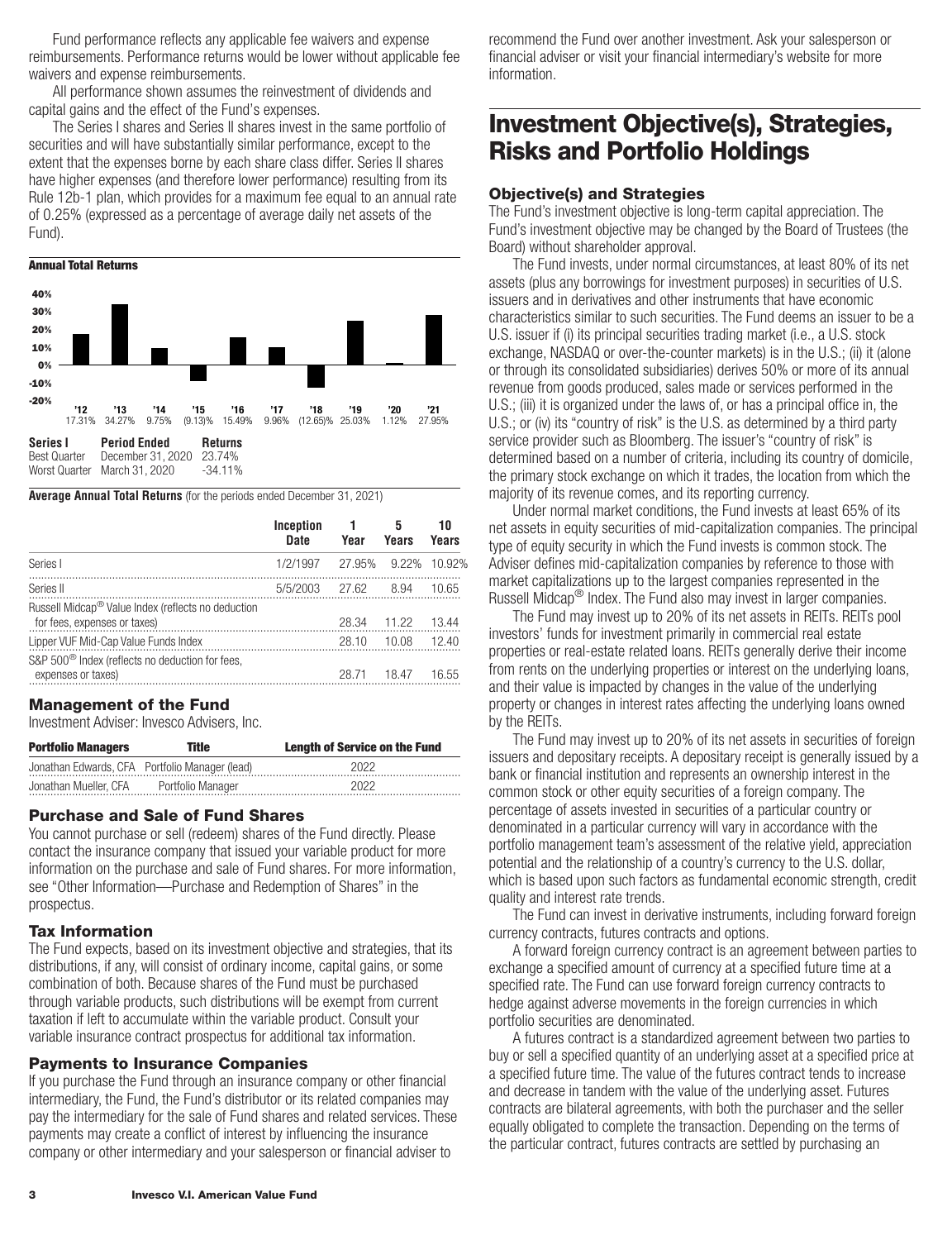offsetting contract, physically delivering the underlying asset on the settlement date or paying a cash settlement amount on the settlement date. The Fund can use futures contracts, including index futures, to seek exposure to certain asset classes.

An option is a derivative financial instrument that reflects a contract between two parties for a future transaction on an asset at a reference price. The buyer of the option gains the right, but not the obligation, to engage in that transaction, while the seller incurs the corresponding obligation to fulfill the transaction. The price of an option derives from the difference between the reference price and the value of the underlying asset (commonly a stock, a bond, a currency or a futures contract) plus a premium based on the time remaining until the expiration of the option. Other types of options exist, and options can in principle be created for any type of valuable asset. The Fund can use options to seek investment return or to mitigate risk and to hedge against adverse movements in the foreign currencies in which portfolio securities are denominated.

The Fund emphasizes a value style of investing and the portfolio managers seek to invest in undervalued companies they believe possess the potential for capital growth. In selecting securities, the portfolio managers emphasize the following characteristics, although not all investments will have these attributes:

- Buy businesses trading at a significant discount to the portfolio managers' estimate of intrinsic value. The portfolio managers believe intrinsic value represents the fair economic worth of the business.
- **Emphasize quality businesses with potential to grow intrinsic value** over time. The portfolio managers primarily seek issuers that they believe have solid growth prospects, the ability to earn an attractive return on invested capital and a management team that exhibits intelligent capital allocation skills.

The portfolio managers will consider selling a security if a more attractive investment opportunity is identified, if a security is trading near or above the portfolio managers' estimate of intrinsic value or if there is a fundamental deterioration in business prospects that results in inadequate upside potential to estimated intrinsic value.

In anticipation of or in response to market, economic, political, or other conditions, the Fund's portfolio managers may temporarily use a different investment strategy for defensive purposes. If the Fund's portfolio managers do so, different factors could affect the Fund's performance and the Fund may not achieve its investment objective.

The Fund's investments in the types of securities and other investments described in this prospectus vary from time to time, and, at any time, the Fund may not be invested in all of the types of securities and other investments described in this prospectus. The Fund may also invest in securities and other investments not described in this prospectus.

For more information, see "Description of the Funds and Their Investments and Risks" in the Fund's SAI.

#### **Risks**

The principal risks of investing in the Fund are:

*Market Risk.* The market values of the Fund's investments, and therefore the value of the Fund's shares, will go up and down, sometimes rapidly or unpredictably. Market risk may affect a single issuer, industry or section of the economy, or it may affect the market as a whole. The value of the Fund's investments may go up or down due to general market conditions that are not specifically related to the particular issuer, such as real or perceived adverse economic conditions, changes in the general outlook for revenues or corporate earnings, changes in interest or currency rates, regional or global instability, or adverse investor sentiment generally. The value of the Fund's investments may also go up or down due to factors that affect an individual issuer or a particular industry or sector, such as changes in production costs and competitive conditions within an industry. In addition, natural or environmental disasters, widespread disease or other public health issues, war, military conflict, acts of terrorism or other events may have a significant impact on the value of the Fund's investments, as

well as the financial markets and global economy generally. Such circumstances may also impact the ability of the Adviser to effectively implement the Fund's investment strategy. During a general downturn in the financial markets, multiple asset classes may decline in value. When markets perform well, there can be no assurance that specific investments held by the Fund will rise in value.

- Market Disruption Risks Related to Russia-Ukraine Conflict. Following Russia's invasion of Ukraine in late February 2022, various countries, including the United States, as well as NATO and the European Union, issued broad-ranging economic sanctions against Russia and Belarus. The resulting responses to the military actions (and potential further sanctions in response to continued military activity), the potential for military escalation and other corresponding events, have had, and could continue to have, severe negative effects on regional and global economic and financial markets, including increased volatility, reduced liquidity and overall uncertainty. The negative impacts may be particularly acute in certain sectors including, but not limited to, energy and financials. Russia may take additional counter measures or retaliatory actions (including cyberattacks), which could exacerbate negative consequences on global financial markets. The duration of ongoing hostilities and corresponding sanctions and related events cannot be predicted. The foregoing may result in a negative impact on Fund performance and the value of an investment in the Fund, even beyond any direct investment exposure the Fund may have to Russian issuers or the adjoining geographic regions.
- COVID-19. The "COVID-19" strain of coronavirus has resulted in instances of market closures and dislocations, extreme volatility, liquidity constraints and increased trading costs. Efforts to contain its spread have resulted in travel restrictions, disruptions of healthcare systems, business operations (including business closures) and supply chains, layoffs, lower consumer demand and employee availability, and defaults and credit downgrades, among other significant economic impacts that have disrupted global economic activity across many industries. Such economic impacts may exacerbate other pre-existing political, social and economic risks locally or globally and cause general concern and uncertainty. The full economic impact and ongoing effects of COVID-19 (or other future epidemics or pandemics) at the macro-level and on individual businesses are unpredictable and may result in significant and prolonged effects on the Fund's performance.

*Investing in Stocks Risk*. Common stock represents an ownership interest in a company. It ranks below preferred stock and debt securities in claims for dividends and in claims for assets of the issuer in a liquidation or bankruptcy. Common stocks may be exchange-traded or over-the-counter securities. Over-the-counter securities may be less liquid than exchange-traded securities.

The value of the Fund's portfolio may be affected by changes in the stock markets. Stocks and other equity securities fluctuate in price in response to changes to equity markets in general. Stock markets may experience significant short-term volatility and may fall or rise sharply at times. Adverse events in any part of the equity or fixed-income markets may have unexpected negative effects on other market segments. Different stock markets may behave differently from each other and U.S. stock markets may move in the opposite direction from one or more foreign stock markets.

The prices of individual stocks generally do not all move in the same direction at the same time. However, individual stock prices tend to go up and down more dramatically than those of certain other types of investments, such as bonds. A variety of factors can negatively affect the price of a particular company's stock. These factors may include, but are not limited to: poor earnings reports, a loss of customers, litigation against the company, general unfavorable performance of the company's sector or industry, or changes in government regulations affecting the company or its industry. To the extent that securities of a particular type are emphasized (for example foreign stocks, stocks of small- or mid-cap companies, growth or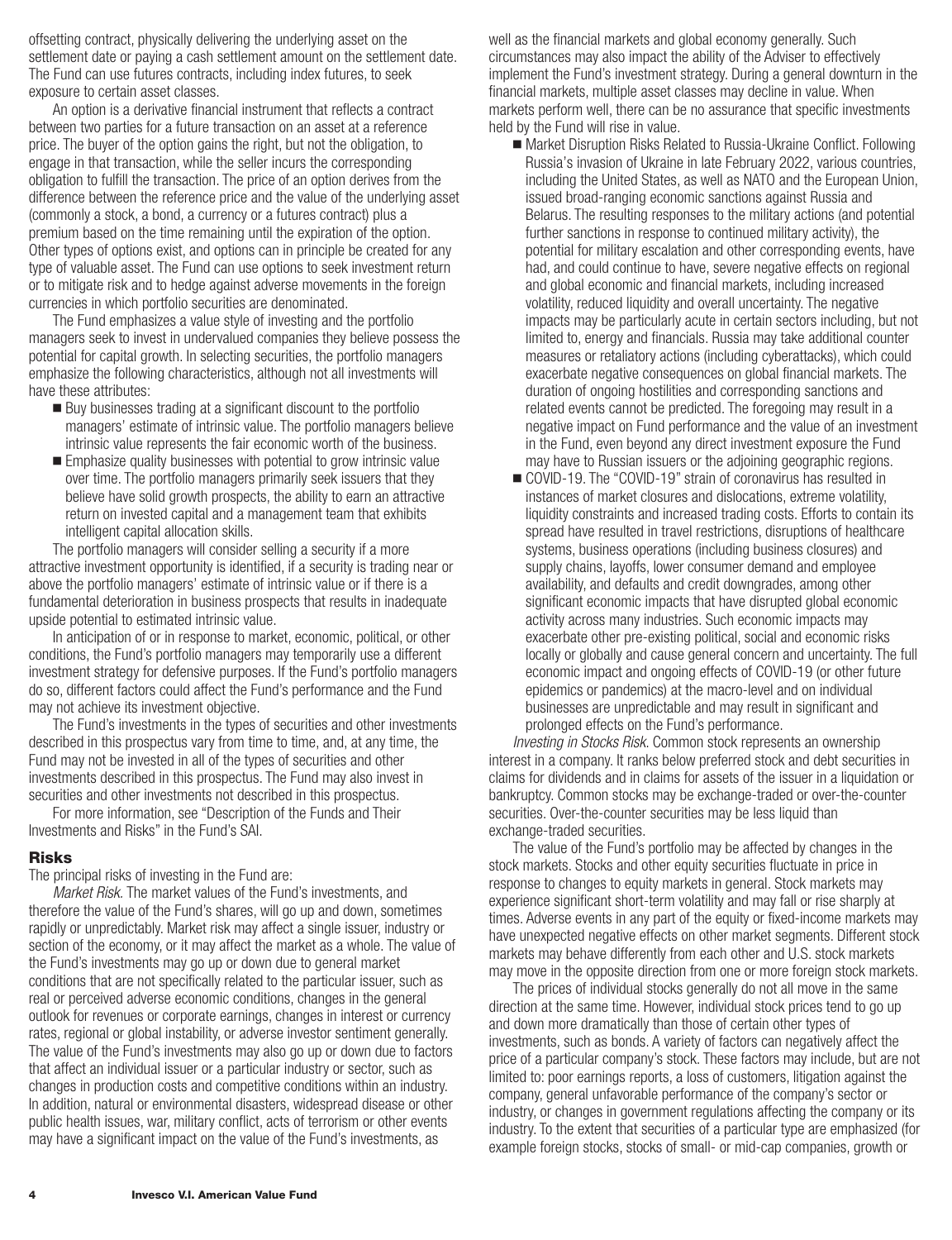value stocks, or stocks of companies in a particular industry), their share values may fluctuate more in response to events affecting the market for those types of securities.

*Mid-Capitalization Companies Risk.* Investing in securities of mid-capitalization companies involves greater risk than customarily is associated with investing in larger, more established companies. Securities of mid-capitalization companies tend to be more vulnerable to changing market conditions and may have more limited product lines and markets, less experienced management and fewer financial resources than larger companies. These companies' securities may be more volatile and less liquid than those of more established companies. These securities may have returns that vary, sometimes significantly, from the overall securities market.

*Value Investing Risk*. Value investing entails the risk that if the market does not recognize that a selected security is undervalued, the prices of that security might not appreciate as anticipated. A value investing approach could also lead to acquiring fewer securities that might experience rapid price increases during times of market advances. This could cause the investments to underperform strategies that seek capital appreciation by employing only a growth or other non-value approach. Value investing has also gone in and out of favor during past market cycles and is likely to continue to do so. During periods when value investing is out of favor or when markets are unstable, the securities of "value" companies may underperform the securities of "growth" companies or the overall stock market.

*Sector Focus Risk*. The Fund may from time to time have a significant amount of its assets invested in one market sector or group of related industries. The prices of stocks of issuers in a particular industry or sector may go up and down in response to changes in economic conditions, government regulations, availability of basic resources or supplies, or other events that affect that industry or sector more than others. In this event, the Fund's performance will depend to a greater extent on the overall condition of the sector or group of industries and there is increased risk that the Fund will lose significant value if conditions adversely affect that sector or group of industries. Information about the Fund's investment in a particular industry or market sector is available in its annual and semi-annual reports to shareholders and in its reports on Form N-PORT filed with the SEC.

*REIT Risk/Real Estate Risk.* Investments in real estate related instruments may be adversely affected by economic, legal, cultural, environmental or technological factors that affect property values, rents or occupancies. Real estate companies, including REITs or similar structures, tend to be small- and mid-cap companies and their shares may be more volatile and less liquid than larger companies. The value of investments in real estate related companies may be affected by the quality of management, the ability to repay loans, the utilization of leverage and financial covenants related thereto, whether the company carries adequate insurance and environmental factors. If a real estate related company defaults on certain types of debt obligations held by the Fund, the Fund may acquire real estate directly, which involves additional risks such as environmental liabilities; difficulty in valuing and selling the real estate; and economic or regulatory changes.

*Foreign Securities Risk.* The value of the Fund's foreign investments may be adversely affected by political and social instability in the home countries of the issuers of the investments, by changes in economic or taxation policies in those countries, or by the difficulty in enforcing obligations in those countries. Foreign investments also involve the risk of the possible seizure, nationalization or expropriation of the issuer or foreign deposits (in which the Fund could lose its entire investments in a certain market) and the possible adoption of foreign governmental restrictions such as exchange controls. Foreign companies generally may be subject to less stringent regulations than U.S. companies, including financial reporting requirements and auditing and accounting controls, and may therefore be more susceptible to fraud or corruption. Also, there may be less publicly available information about companies in certain foreign countries than about U.S. companies making it more difficult for the Adviser to evaluate

those companies. The laws of certain countries may put limits on the Fund's ability to recover its assets held at a foreign bank if the foreign bank, depository or issuer of a security, or any of their agents, goes bankrupt. Trading in many foreign securities may be less liquid and more volatile than U.S. securities due to the size of the market or other factors. Changes in political and economic factors in one country or region could adversely affect conditions in another country or region. Investments in foreign securities may also expose the Fund to time-zone arbitrage risk. At times, the Fund may emphasize investments in a particular country or region and may be subject to greater risks from adverse events that occur in that country or region. Unless the Fund has hedged its foreign currency exposure, foreign securities risk also involves the risk of negative foreign currency rate fluctuations, which may cause the value of securities denominated in such foreign currency (or other instruments through which the Fund has exposure to foreign currencies) to decline in value. Currency exchange rates may fluctuate significantly over short periods of time. Currency hedging strategies, if used, are not always successful. For instance, currency forward contracts, if used by the Fund, could reduce performance if there are unanticipated changes in currency exchange rates.

*Depositary Receipts Risk.* Depositary receipts involve many of the same risks as those associated with direct investment in foreign securities. In addition, the underlying issuers of certain depositary receipts, particularly unsponsored or unregistered depositary receipts, are under no obligation to distribute shareholder communications to the holders of such receipts or to pass through to them any voting rights with respect to the deposited securities. The Fund may therefore receive less timely information or have less control than if it invested directly in the foreign issuer.

*Derivatives Risk.* A derivative is an instrument whose value depends largely on (and is derived from) the value of an underlying security, currency, commodity, interest rate, index or other asset (each referred to as an underlying asset). In addition to risks relating to the underlying assets, the use of derivatives may include other, possibly greater, risks, which are described below.

- *Counterparty Risk.* Certain derivatives do not trade on an established exchange (referred to as over-the-counter (OTC) derivatives) and are simply financial contracts between the Fund and a counterparty. When the Fund is owed money on an OTC derivative, the Fund is dependent on the counterparty to pay or, in some cases, deliver the underlying asset, unless the Fund can otherwise sell its derivative contract to a third party prior to its expiration. Many counterparties are financial institutions such as banks and broker-dealers and their creditworthiness (and ability to pay or perform) may be negatively impacted by factors affecting financial institutions generally. In addition, in the event that a counterparty becomes bankrupt or insolvent, the Fund's ability to recover the collateral that the Fund has on deposit with the counterparty could be delayed or impaired. For derivatives traded on a centralized exchange, the Fund generally is dependent upon the solvency of the relevant exchange clearing house (which acts as a guarantor for each contractual obligation under such derivatives) for payment on derivative instruments for which the Fund is owed money.
- *Leverage Risk.* Many derivatives do not require a payment up front equal to the economic exposure created by holding a position in the derivative, which creates a form of leverage. As a result, an adverse change in the value of the underlying asset could result in the Fund sustaining a loss that is substantially greater than the amount invested in the derivative or the anticipated value of the underlying asset. In addition, some derivatives have the potential for unlimited loss, regardless of the size of the Fund's initial investment. Leverage may therefore make the Fund's returns more volatile and increase the risk of loss. The Fund segregates or earmarks liquid assets with a value at least equal to the amount that the Fund owes the derivative counterparty each day, if any, or otherwise holds instruments that offset the Fund's daily obligation under the derivatives instrument.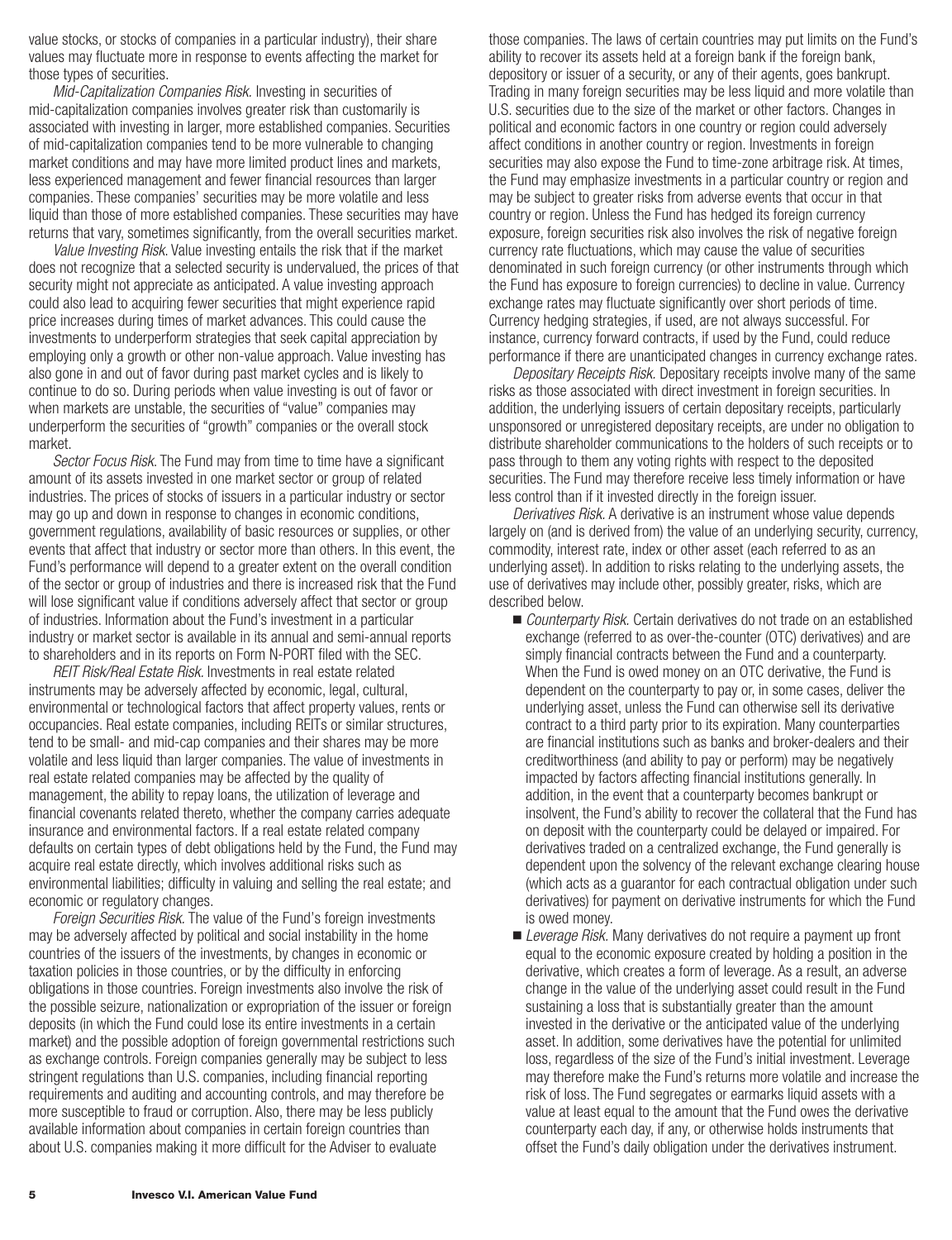<span id="page-7-0"></span>This process is sometimes referred to as "cover." The amount of liquid assets needed as cover will fluctuate over time as the value of the derivative instrument rises and falls. If the value of the Fund's derivative positions or the value of the assets used as cover unexpectedly decreases, the Fund may be forced to segregate additional liquid assets as cover or sell assets at a disadvantageous time or price to meet its derivative obligations or to meet redemption requests, which could affect management of the Fund and the Fund's returns. As the Fund transitions into compliance with Rule 18f-4 under the Investment Company Act of 1940 (the "1940 Act"), with which compliance is required by August 19, 2022, the Fund's approach to asset segregation and coverage requirements may be impacted. On or after August 19, 2022, the Fund will no longer engage in "coverage" techniques with respect to derivatives transactions and will instead comply with the applicable requirements of Rule 18f-4. In certain market conditions, losses on derivative instruments can grow larger while the value of the Fund's other assets fall, resulting in the Fund's derivative positions becoming a larger percentage of the Fund's investments.

- *Liquidity Risk*. There is a smaller pool of buyers and sellers for certain derivatives, particularly OTC derivatives, than more traditional investments such as stocks. These buyers and sellers are often financial institutions that may be unable or unwilling to buy or sell derivatives during times of financial or market stress. Derivative instruments may therefore be less liquid than more traditional investments and the Fund may be unable to sell or exit its derivative positions at a desirable time or price. This risk may be more acute under adverse market conditions, during which the Fund may be most in need of liquidating its derivative positions. To the extent that the Fund is unable to exit a derivative position because of market illiquidity, the Fund may not be able to prevent further losses of value in its derivatives holdings and the liquidity of the Fund and its ability to meet redemption requests may be impaired to the extent that a substantial portion of the Fund's otherwise liquid assets must be used as margin or cover. For information on the impact of Rule 18f-4 on coverage requirements, see the discussion in "Leverage Risk" above. Another consequence of illiquidity is that the Fund may be required to hold a derivative instrument to maturity and take or make delivery of the underlying asset that the Adviser would otherwise avoid.
- *Forward Contracts Risk*. The projection of short-term currency market movements is extremely difficult, and the successful execution of a short-term hedging strategy is highly uncertain. The precise matching of the amounts under forward contracts and the value of the securities involved generally will not be possible because the future value of securities denominated in foreign currencies will change as a consequence of market movements between the date the forward contract is entered into and the date it is sold. Investments in forward contracts involve the risk that anticipated currency movements will not be accurately predicted, causing the Fund to sustain losses on these contracts and to pay additional transaction costs.
- *Futures Contracts Risk*. The volatility of futures contracts prices has been historically greater than the volatility of stocks and bonds. The liquidity of the futures market depends on participants entering into offsetting transactions rather than making or taking delivery. To the extent participants decide to make or take delivery, liquidity in the futures market could be reduced. In addition, futures exchanges often impose a maximum permissible price movement on each futures contract for each trading session. The Fund may be disadvantaged if it is prohibited from executing a trade outside the daily permissible price movement.
- **D** Options Risk. If the Fund sells a put option, there is a risk that the Fund may be required to buy the underlying investment at a disadvantageous price. If the Fund sells a call option, there is a risk that the Fund may be required to sell the underlying investment at a

disadvantageous price. If the Fund sells a call option on an investment that the Fund owns (a "covered call") and the investment has increased in value when the option is exercised, the Fund will be required to sell the investment at the call price and will not be able to realize any of the investment's value above the call price. Options may involve economic leverage, which could result in greater price volatility than other investments.

■ *Other Risks.* Compared to other types of investments, derivatives may be harder to value and may also be less tax efficient. In addition, changes in government regulation of derivative instruments could affect the character, timing and amount of the Fund's taxable income or gains, and may limit or prevent the Fund from using certain types of derivative instruments as a part of its investment strategy, which could make the investment strategy more costly to implement or require the Fund to change its investment strategy. Derivatives strategies may not always be successful. For example, to the extent that the Fund uses derivatives for hedging or to gain or limit exposure to a particular market or market segment, there may be imperfect correlation between the value of the derivative instrument and the value of the instrument being hedged or the relevant market or market segment, in which case the Fund may not realize the intended benefits. There is also the risk that during adverse market conditions, an instrument which would usually operate as a hedge provides no hedging benefits at all. The Fund's use of derivatives may be limited by the requirements for taxation of the Fund as a regulated investment company.

*Management Risk.* The Fund is actively managed and depends heavily on the Adviser's judgment about markets, interest rates or the attractiveness, relative values, liquidity, or potential appreciation of particular investments made for the Fund's portfolio. The Fund could experience losses if these judgments prove to be incorrect. There can be no guarantee that the Adviser's investment techniques or investment decisions will produce the desired results. Additionally, legislative, regulatory, or tax developments may affect the investments or investment strategies available to the Adviser in connection with managing the Fund, which may also adversely affect the ability of the Fund to achieve its investment objective.

## **Portfolio Holdings**

A description of Fund policies and procedures with respect to the disclosure of Fund portfolio holdings is available in the SAI, which is available at www.invesco.com/us.

## **Fund Management**

## **The Adviser(s)**

Invesco serves as the Fund's investment adviser. The Adviser manages the investment operations of the Fund as well as other investment portfolios that encompass a broad range of investment objectives, and has agreed to perform or arrange for the performance of the Fund's day-to-day management. The Adviser is located at 1555 Peachtree Street, N.E., Atlanta, Georgia 30309. The Adviser, as successor in interest to multiple investment advisers, has been an investment adviser since 1976.

*Sub-Advisers*. Invesco has entered into one or more Sub-Advisory Agreements with certain affiliates to serve as sub-advisers to the Fund (the Sub-Advisers). Invesco may appoint the Sub-Advisers from time to time to provide discretionary investment management services, investment advice, and/or order execution services to the Fund. The Sub-Advisers and the Sub-Advisory Agreements are described in the SAI.

### **Exclusion of Adviser from Commodity Pool Operator Definition**

With respect to the Fund, the Adviser has claimed an exclusion from the definition of "commodity pool operator" (CPO) under the Commodity Exchange Act (CEA) and the rules of the Commodity Futures Trading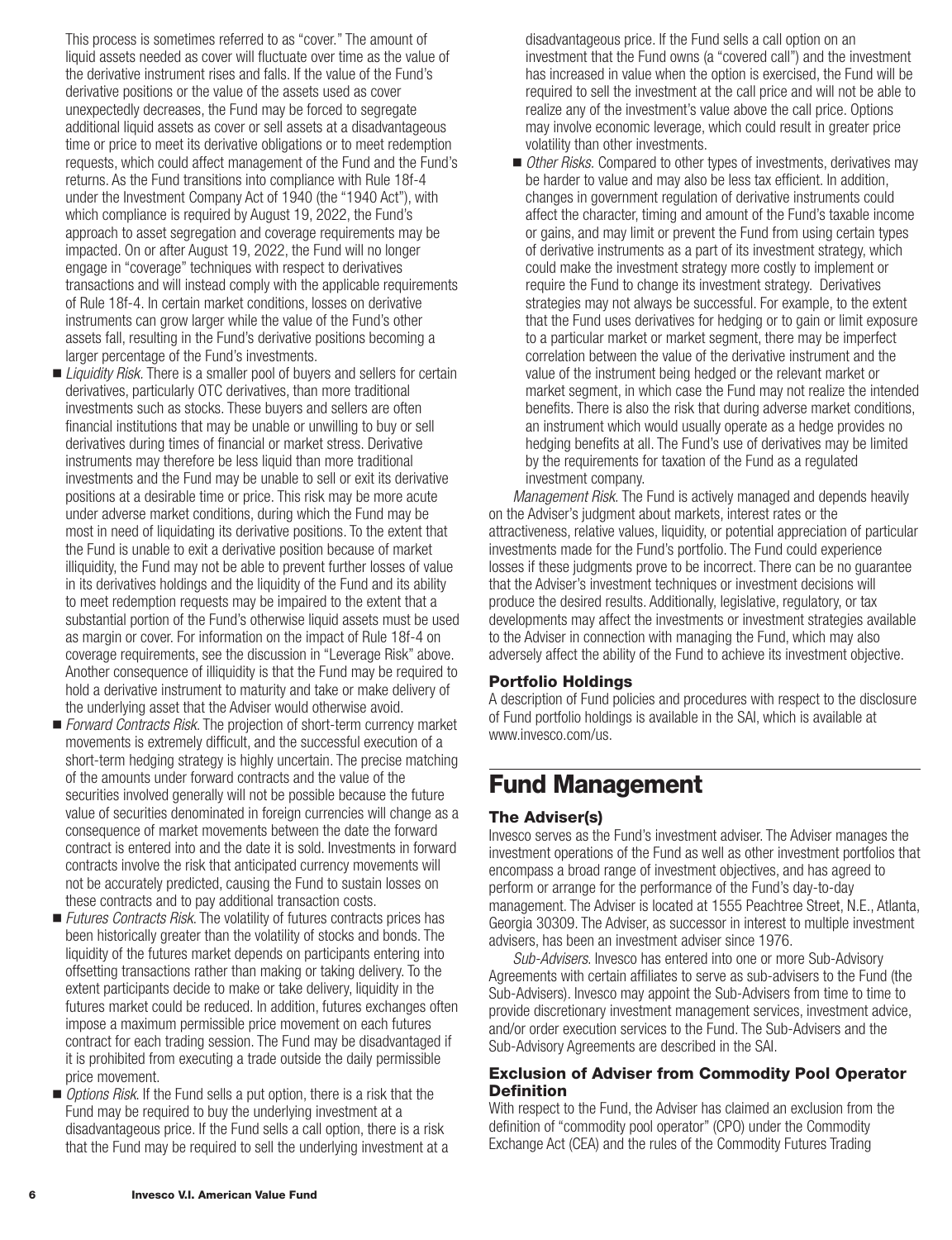<span id="page-8-0"></span>Commission (CFTC) and, therefore, is not subject to CFTC registration or regulation as a CPO. In addition, the Adviser is relying upon a related exclusion from the definition of "commodity trading advisor" (CTA) under the CEA and the rules of the CFTC with respect to the Fund.

The terms of the CPO exclusion require the Fund, among other things, to adhere to certain limits on its investments in "commodity interests." Commodity interests include commodity futures, commodity options and swaps, which in turn include non-deliverable forwards. The Fund is permitted to invest in these instruments as further described in the Fund's SAI. However, the Fund is not intended as a vehicle for trading in the commodity futures, commodity options or swaps markets. The CFTC has neither reviewed nor approved the Adviser's reliance on these exclusions, or the Fund, its investment strategies or this prospectus.

### **Adviser Compensation**

During the fiscal year ended December 31, 2021, the Adviser received compensation of 0.69% of the Fund's average daily net assets, after fee waiver and/or expense reimbursement, if any.

A discussion regarding the basis for the Board's approval of the investment advisory agreement and investment sub-advisory agreements of the Fund is available in the Fund's most recent annual or semi-annual report to shareholders.

### **Portfolio Managers**

The following individuals are jointly and primarily responsible for the day-to-day management of the Fund's portfolio:

- Jonathan Edwards, CFA (lead manager), Portfolio Manager, who has been responsible for the Fund since 2022 and has been associated with Invesco and/or its affiliates since 2001.
- Jonathan Mueller, CFA, Portfolio Manager, who has been responsible for the Fund since 2022 and has been associated with Invesco and/or its affiliates since 2001.

The lead manager generally has final authority over all aspects of the Fund's investment portfolio, including but not limited to, purchases and sales of individual securities, portfolio construction techniques, portfolio risk assessment, and the management of daily cash flows in accordance with portfolio holdings. The degree to which a lead manager may perform these functions, and the nature of these functions, may change from time to time.

More information on the portfolio managers may be found at www.invesco.com/us. The website is not part of this prospectus.

The Fund's SAI provides additional information about the portfolio managers' investments in the Fund, a description of the compensation structure and information regarding other accounts managed.

## **Other Information**

## **Purchase and Redemption of Shares**

The Fund ordinarily effects orders to purchase and redeem shares at the Fund's next computed net asset value (NAV) after it receives an order. Insurance companies participating in the Fund serve as the Fund's designee for receiving orders of separate accounts that invest in the Fund. The Fund may postpone the right of redemption only under unusual circumstances, as allowed by the SEC, such as when the New York Stock Exchange (NYSE) restricts or suspends trading.

Although the Fund generally intends to pay redemption proceeds solely in cash, the Fund reserves the right to determine, in its sole discretion, whether to satisfy redemption requests by making payment in securities or other property (known as a redemption in kind). Redemptions in kind may result in transaction costs and/or market fluctuations associated with liquidating or holding the securities, respectively.

Shares of the Fund are offered in connection with mixed and shared funding, i.e., to separate accounts of affiliated and unaffiliated insurance companies funding variable products. The Fund currently offers shares only to insurance company separate accounts and funds of funds. In the future, the Fund may offer them to pension and retirement plans that qualify for special federal income tax treatment. Due to differences in tax treatment and other considerations, the interests of Fund shareholders, including variable product owners and plan participants investing in the Fund (whether directly or indirectly through fund of funds), may conflict.

Mixed and shared funding may present certain conflicts of interest. For example, violation of the federal tax laws by one insurance company separate account investing directly or indirectly in a fund could cause variable products funded through another insurance company separate account to lose their tax-deferred status, unless remedial actions were taken. The Board will monitor for the existence of any material conflicts and determine what action, if any, should be taken. The Fund's NAV could decrease if it had to sell investment securities to pay redemption proceeds to a separate account (or plan) withdrawing because of a conflict.

### **Redemptions by Large Shareholders**

At times, the Fund may experience adverse effects when certain large shareholders redeem large amounts of shares of the Fund. Large redemptions may cause the Fund to sell portfolio securities at times when it would not otherwise do so. In addition, these transactions may also accelerate the realization of taxable income to shareholders (if applicable) if such sales of investments resulted in gains and may also increase transaction costs and/or increase in the Fund's expense ratio. When experiencing a redemption by a large shareholder, the Fund may delay payment of the redemption request up to seven days to provide the investment manager with time to determine if the Fund can redeem the request-in-kind or to consider other alternatives to lessen the harm to remaining shareholders. Under certain circumstances, however, the Fund may be unable to delay a redemption request, which could result in the automatic processing of a large redemption that is detrimental to the Fund and its remaining shareholders.

### **Excessive Short-Term Trading Activity Disclosure**

The Fund's investment programs are designed to serve long-term investors and are not designed to accommodate excessive short-term trading activity in violation of the Fund's policies and procedures described below. Excessive short-term trading activity in the Fund's shares (i.e., purchases of Fund shares followed shortly thereafter by redemptions of such shares, or vice versa) may hurt the long-term performance of the Fund by requiring it to maintain an excessive amount of cash or to liquidate portfolio holdings at a disadvantageous time, thus interfering with the efficient management of the Fund by causing it to incur increased brokerage and administrative costs. Where excessive short-term trading activity seeks to take advantage of arbitrage opportunities from stale prices for portfolio securities, the value of Fund shares held by long-term investors may be diluted. The Board has adopted policies and procedures designed to discourage excessive short-term trading of Fund shares. The Fund may alter its policies and procedures at any time without giving prior notice to Fund shareholders if Invesco believes the change would be in the best interests of long-term investors.

Pursuant to the Fund's policies and procedures, Invesco and certain of its corporate affiliates (Invesco and such affiliates, collectively, the Invesco Affiliates) currently use the following tools designed to discourage excessive short-term trading in the Fund:

(1) trade activity monitoring; and

(2) the use of fair value pricing consistent with procedures approved by the Board.

Each of these tools is described in more detail below.

In addition, restrictions designed to discourage or curtail excessive short-term trading activity may be imposed by the insurance companies and/or their separate accounts that invest in the Fund on behalf of variable product owners. Variable product owners should refer to the applicable contract and related prospectus for more details.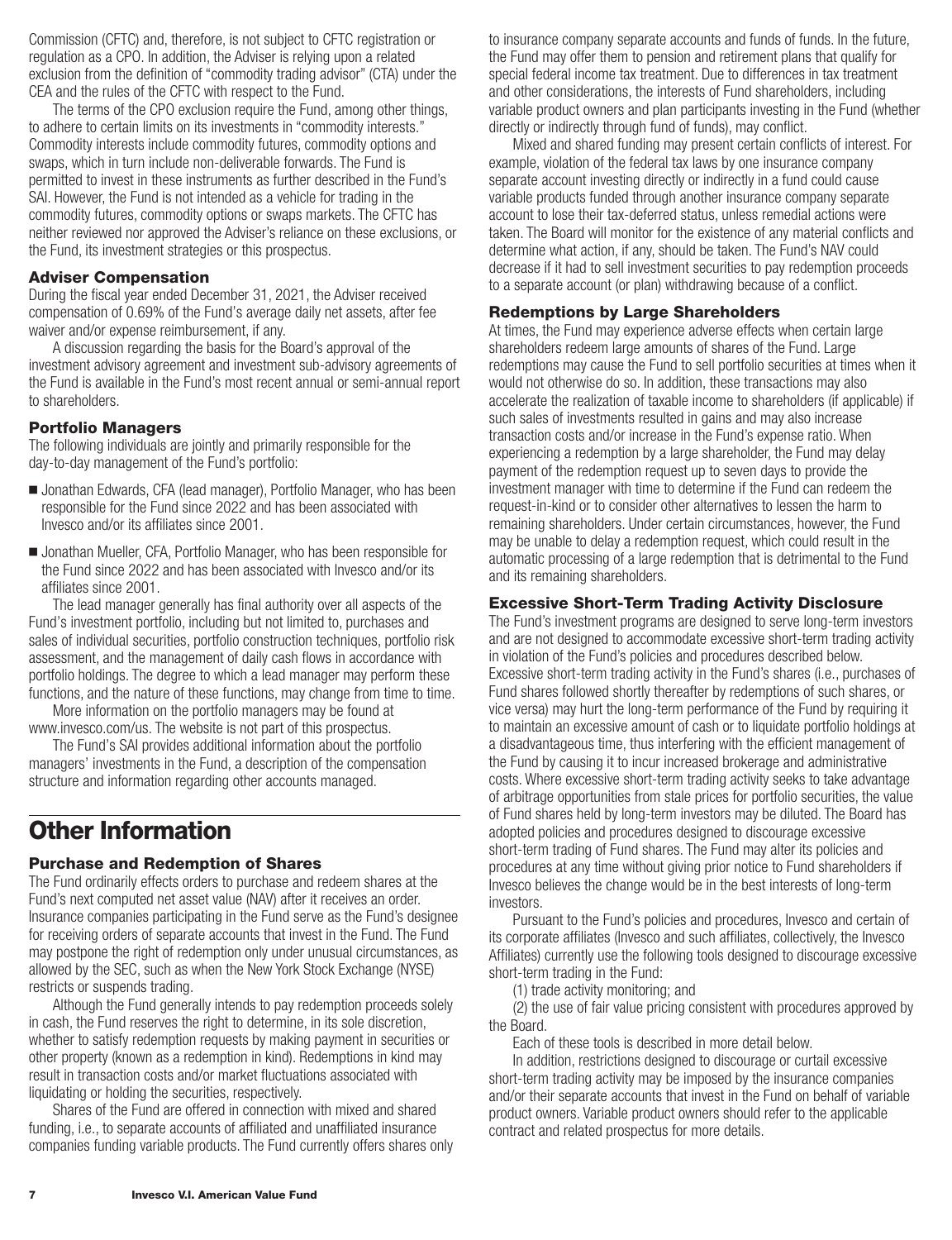## <span id="page-9-0"></span>**Trade Activity Monitoring**

To detect excessive short-term trading activities, the Invesco Affiliates will monitor, on a daily basis, selected aggregate purchase or redemption trade orders placed by insurance companies and/or their separate accounts. The Invesco Affiliates will seek to work with insurance companies to discourage variable product owners from engaging in abusive trading practices. However, the ability of the Invesco Affiliates to monitor trades that are placed by variable product owners is severely if not completely limited due to the fact that the insurance companies trade with the Fund through omnibus accounts, and maintain the exclusive relationship with, and are responsible for maintaining the account records of, their variable product owners. There may also be legal and technological limitations on the ability of insurance companies to impose restrictions on the trading practices of their variable product owners. As a result, there can be no guarantee that the Invesco Affiliates will be able to detect or deter market timing by variable product owners.

If, as a result of this monitoring, the Invesco Affiliates believe that a variable product owner has engaged in excessive short-term trading (regardless of whether or not the insurance company's own trading restrictions are exceeded), the Invesco Affiliates will seek to act in a manner that they believe is consistent with the best interests of long-term investors, which may include taking steps such as (1) asking the insurance company to take action to stop such activities, or (2) refusing to process future purchases related to such activities in the insurance company's account with the Fund. The Invesco Affiliates will use reasonable efforts to apply the Fund's policies uniformly given the potential limitations described above.

## **Fair Value Pricing**

Securities owned by the Fund are to be valued at current market value if market quotations are readily available. All other securities and assets of the Fund for which market quotations are not readily available are to be valued at fair value determined in good faith using procedures approved by the Board. An effect of fair value pricing may be to reduce the ability of frequent traders to take advantage of arbitrage opportunities resulting from potentially "stale" prices of portfolio holdings. However, it cannot eliminate the possibility of frequent trading.

See "Pricing of Shares—Determination of Net Asset Value (NAV)" for more information.

## **Risks**

There is the risk that the Fund's policies and procedures will prove ineffective in whole or in part to detect or prevent excessive short-term trading. Although these policies and procedures, including the tools described above, are designed to discourage excessive short-term trading, they do not eliminate the possibility that excessive short-term trading activity in the Fund will occur. Moreover, each of these tools involves judgments that are inherently subjective. The Invesco Affiliates seek to make these judgments to the best of their abilities in a manner that they believe is consistent with the best interests of long-term investors. However, there can be no assurance that the Invesco Affiliates will be able to gain access to any or all of the information necessary to detect or prevent excessive short-term trading by a variable product owner. While the Invesco Affiliates and the Fund may seek to take actions with the assistance of the insurance companies that invest in the Fund, there is the risk that neither the Invesco Affiliates nor the Fund will be successful in their efforts to minimize or eliminate such activity.

## **Pricing of Shares**

## **Determination of Net Asset Value (NAV)**

The price of the Fund's shares is the Fund's NAV per share. The Fund values portfolio securities for which market quotations are readily available at market value. Securities and other assets quoted in foreign currencies are valued in U.S. dollars based on the prevailing exchange rates on that day. The Fund values securities and assets for which market quotations are unavailable at their "fair value," which is described below.

Even when market quotations are available, they may be stale or they may be unreliable because the security is not traded frequently, trading on the security ceased before the close of the trading market or issuer specific events occurred after the security ceased trading or because of the passage of time between the close of the market on which the security trades and the close of the NYSE and when the Fund calculates its NAV. Issuer specific events may cause the last market quotation to be unreliable. Such events may include a merger or insolvency, events that affect a geographical area or an industry segment, such as political events or natural disasters, or market events, such as a significant movement in the U.S. market. Where the Adviser determines that the closing price of the security is stale or unreliable, the Adviser will value the security at its fair value.

Fair value is that amount that the owner might reasonably expect to receive for the security upon its current sale. A fair value price is an estimated price that requires consideration of all appropriate factors, including indications of fair value available from pricing services. Fair value pricing involves judgment and a fund that uses fair value methodologies may value securities higher or lower than another fund using market quotations or its own fair value methodologies to price the same securities. Investors who purchase or redeem Fund shares on days when the Fund is holding fair-valued securities may receive a greater or lesser number of shares, or higher or lower redemption proceeds, than they would have received if the Fund had not fair-valued the security or had used a different methodology.

The Board has delegated the daily determination of fair value prices to the Adviser's valuation committee, which acts in accordance with Board approved policies. Fair value pricing methods and pricing services can change from time to time as approved by the Board.

The intended effect of applying fair value pricing is to compute a NAV that accurately reflects the value of the Fund's portfolio at the time that the NAV is calculated. An additional intended effect is to discourage those seeking to take advantage of arbitrage opportunities resulting from "stale" prices and to mitigate the dilutive impact of any such arbitrage. However, the application of fair value pricing cannot eliminate the possibility that arbitrage opportunities will exist.

Specific types of securities are valued as follows:

*Senior Secured Floating Rate Loans and Senior Secured Floating Rate Debt Securities.* Senior secured floating rate loans and senior secured floating rate debt securities are fair valued using evaluated quotes provided by an independent pricing service. Evaluated quotes provided by the pricing service may reflect appropriate factors such as market quotes, ratings, tranche type, industry, company performance, spread, individual trading characteristics, institution-size trading in similar groups of securities and other market data.

*Domestic Exchange Traded Equity Securities.* Market quotations are generally available and reliable for domestic exchange traded equity securities. If market quotations are not available or are unreliable, the Adviser will value the security at fair value in good faith using procedures approved by the Board.

*Foreign Securities.* If market quotations are available and reliable for foreign exchange traded equity securities, the securities will be valued at the market quotations. Because trading hours for certain foreign securities end before the close of the NYSE, closing market quotations may become unreliable. If between the time trading ends on a particular security and the close of the customary trading session on the NYSE events occur that are significant and may make the closing price unreliable, the Fund may fair value the security. If an issuer specific event has occurred that the Adviser determines, in its judgment, is likely to have affected the closing price of a foreign security, it will price the security at fair value. The Adviser also relies on a screening process from a pricing vendor to indicate the degree of certainty, based on historical data, that the closing price in the principal market where a foreign security trades is not the current market value as of the close of the NYSE. For foreign securities where the Adviser believes, at the approved degree of certainty, that the price is not reflective of current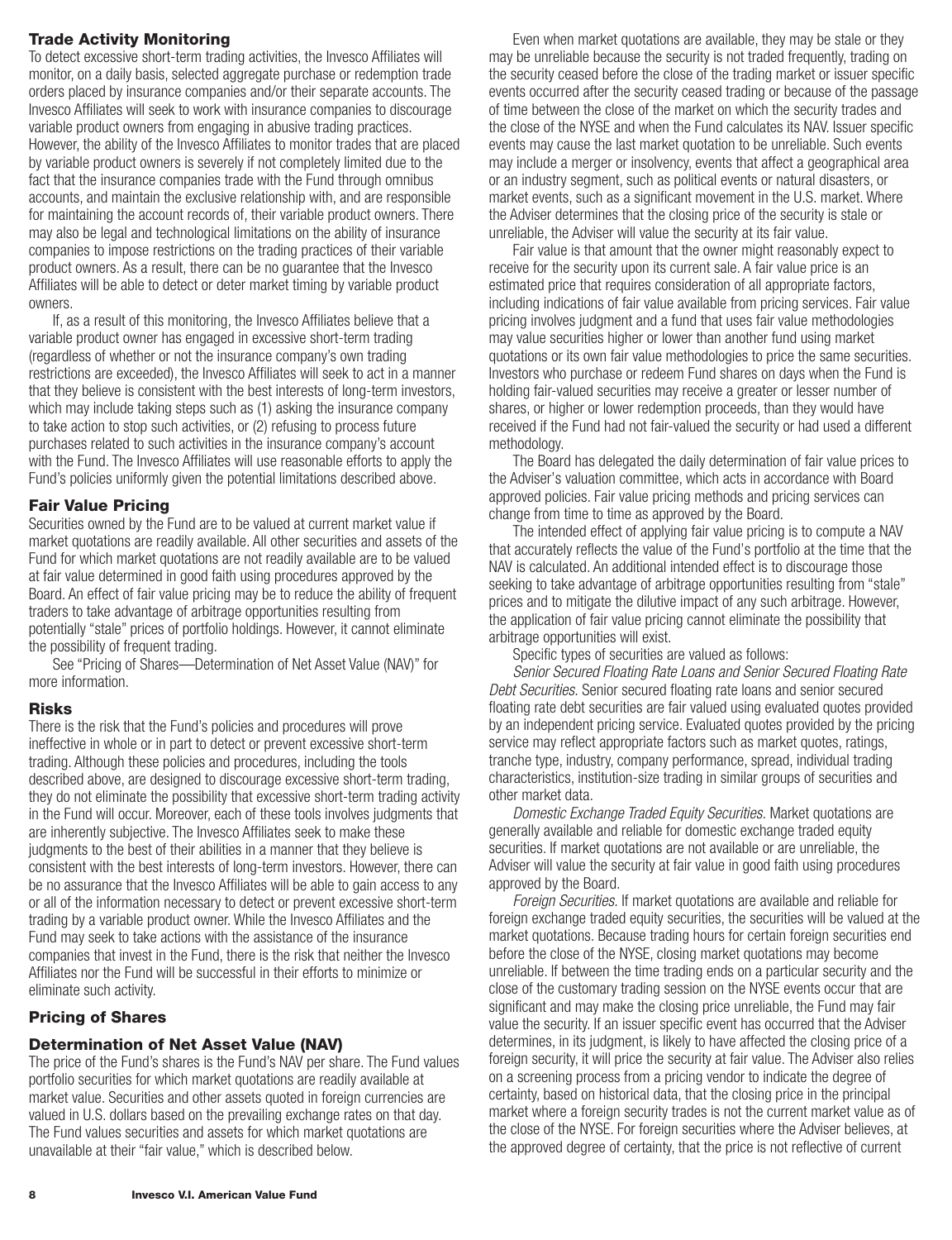<span id="page-10-0"></span>market value, the Adviser will use the indication of fair value from the pricing service to determine the fair value of the security. The pricing vendor, pricing methodology or degree of certainty may change from time to time. Fund securities primarily traded on foreign markets may trade on days that are not business days of the Fund. Because the NAV of Fund shares is determined only on business days of the Fund, the value of foreign securities included in the Fund's portfolio may change on days when the separate account to which you have allocated variable product values will not be able to purchase or redeem shares of the Fund.

*Fixed Income Securities.* Fixed income securities, such as government, corporate, asset-backed and municipal bonds and convertible securities, including high yield or junk bonds, and loans, normally are valued on the basis of prices provided by independent pricing services. Prices provided by the pricing services may be determined without exclusive reliance on quoted prices, and may reflect appropriate factors such as institution-size trading in similar groups of securities, developments related to special securities, dividend rate, maturity and other market data. Pricing services generally value fixed income securities assuming orderly transactions of institutional round lot size, but a Fund may hold or transact in the same securities in smaller, odd lot sizes. Odd lots often trade at lower prices than institutional round lots. Prices received from pricing services are fair value prices. In addition, if the price provided by the pricing service and independent quoted prices are unreliable, the Adviser's valuation committee will fair value the security using procedures approved by the Board.

*Short-term Securities.* The Fund's short-term investments are valued at amortized cost when the security has 60 days or less to maturity.

*Futures and Options.* Futures contracts are valued at the final settlement price set by the exchange on which they are principally traded. Options are valued on the basis of market quotations, if available.

*Swap Agreements.* Swap agreements are fair valued using an evaluated quote provided by an independent pricing service. Evaluated quotes provided by the pricing service are based on a model that may include end of day net present values, spreads, ratings, industry and company performance.

*Open-end Funds.* If the Fund invests in other open-end funds, other than open-end funds that are exchange traded, the investing Fund will calculate its NAV using the NAV of the underlying fund in which it invests. The Fund discloses portfolio holdings at different times to insurance companies issuing variable products that invest in the Fund, and in annual and semi-annual shareholder reports. Refer to such reports to determine the types of securities in which the Fund has invested. You may also refer to the SAI to determine what types of securities in which the Fund may invest. You may obtain copies of these reports or of the SAI from the insurance company that issued your variable product, or from the Adviser as described on the back cover of this prospectus.

The Fund generally determines the net asset value of its shares on each day the NYSE is open for trading (a business day) as of approximately 4:00 p.m. Eastern Time (the customary close of regular trading) or earlier in the case of a scheduled early close. In the event of an unscheduled early close of the NYSE, the Fund generally still will determine the net asset value of its shares as of 4:00 p.m. Eastern Time on that business day. Portfolio securities traded on the NYSE would be valued at their closing prices unless the investment adviser determines that a "fair value" adjustment is appropriate due to subsequent events occurring after an early close consistent with procedures approved by the Board.

#### **Taxes**

The Fund intends to qualify each year as a regulated investment company and, as such, is not subject to entity-level tax on the income and gain it distributes to shareholders. Insurance company separate accounts may invest in the Fund and, in turn, may offer variable products to investors through insurance contracts. Because the insurance company separate accounts generally are the shareholders in the Fund, all of the tax characteristics of the Fund's investments flow into the separate accounts

and not to each variable product owner. The tax consequences from each variable product owner's investment in a variable product contract will depend upon the provisions of these contracts, and variable product owners should consult their contract prospectus for more information on these tax consequences.

## **Dividends and Distributions**

The Fund expects, based on its investment objective and strategies, that its distributions, if any, will consist of ordinary income, capital gains, or some combination of both.

#### **Dividends**

The Fund generally declares and pays dividends from net investment income, if any, annually.

#### **Capital Gains Distributions**

The Fund generally distributes long-term and short-term capital gains (net of any available capital loss carryovers), if any, at least annually. Capital gains distributions may vary considerably from year to year as a result of the Fund's normal investment activities and cash flows.

### **Share Classes**

The Fund has two classes of shares, Series I shares and Series II shares. Each class is identical except that Series II shares have a distribution or "Rule 12b-1 Plan" that is described below.

#### **Distribution Plan**

The Fund has adopted a distribution or "Rule 12b-1 Plan" for its Series II shares. The plan allows the Fund to pay distribution fees to life insurance companies and others to promote the sale and distribution of Series II shares. The plan provides for a maximum fee equal to an annual rate of 0.25% (expressed as a percentage of average daily net assets of the Fund). Because the Fund pays these fees out of its assets on an ongoing basis, over time these fees will increase the cost of your investment and may cost you more than paying other types of charges.

#### **Payments to Insurance Companies**

The insurance company that issued your variable product, or one of its affiliates, may receive all the Rule 12b-1 distribution fees discussed above. In addition to those payments, Invesco Distributors, Inc., the distributor of the Fund and an Invesco Affiliate, and other Invesco Affiliates may make cash payments to the insurance company that issued your variable product or the insurance company's affiliates in connection with promotion of the Fund and certain other marketing support services. Invesco Affiliates make these payments from their own resources. Invesco Affiliates make these payments as incentives to certain insurance companies or their affiliates to promote the sale and retention of shares of the Fund. The benefits Invesco Affiliates receive when they make these payments may include, among other things, adding the Fund to the list of underlying investment options in the insurance company's variable products, and access (in some cases on a preferential basis over other competitors) to individual members of an insurance company's sales force or to an insurance company's management. These payments are sometimes referred to as "shelf space" payments because the payments compensate the insurance company for including the Fund in its variable products (on its "sales shelf"). Invesco Affiliates may also make payments to insurance company affiliates for support, training and ongoing education for sales personnel about the Fund, financial planning needs of Fund shareholders or contract owners that allocate contract value directly or indirectly to the Fund, marketing and advertising of the Fund, and access to periodic conferences held by insurance company affiliates relating directly or indirectly to the Fund. Invesco Affiliates compensate insurance companies or their affiliates differently depending typically on the level and/or type of services provided by the insurance companies or their affiliates. The payments Invesco Affiliates make may be calculated on sales of shares of the Fund (Sales-Based Payments), in which case the total amount of such payments shall not exceed 0.25% of the offering price of all shares sold through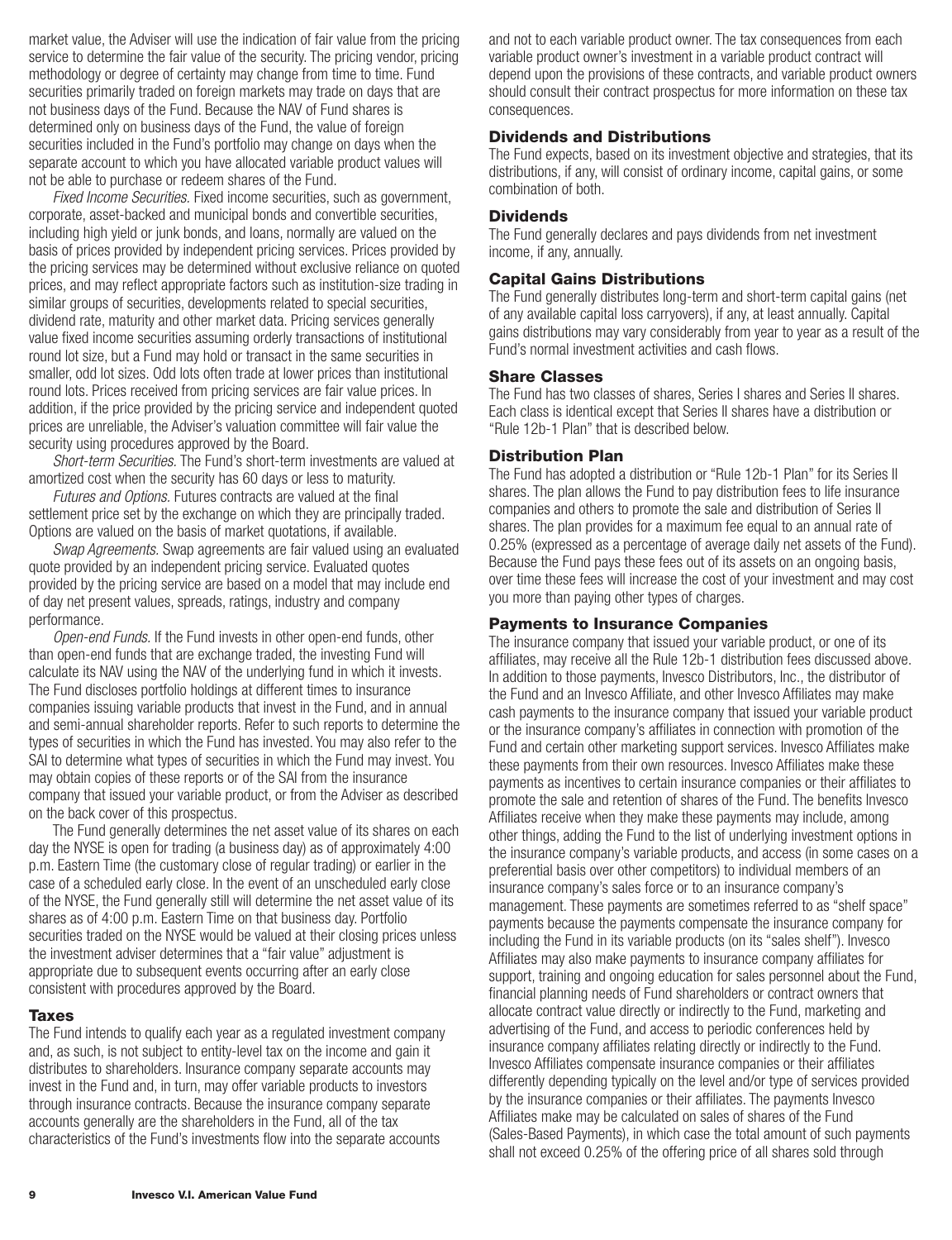variable products during the particular period. Such payments also may be calculated on the average daily net assets of the Fund attributable to that particular insurance company or its affiliates (Asset-Based Payments), in which case the total amount of such cash payments shall not exceed 0.25% per annum of those assets during a defined period. Sales-Based Payments primarily create incentives to make sales of shares of the Fund and Asset-Based Payments primarily create incentives to retain assets of the Fund in insurance company separate accounts or funds of funds.

Invesco Affiliates are motivated to make the payments described above in order to promote the sale of Fund shares and the retention of those investments by clients of insurance companies. To the extent insurance companies sell more shares of the Fund or retain shares of the Fund in their variable product owners' accounts, Invesco Affiliates may directly or indirectly benefit from the incremental management and other fees paid to Invesco Affiliates by the Fund with respect to those assets.

In addition to the payments listed above, Invesco may also make payments to insurance companies for certain administrative services provided to the Fund. These services may include, but are not limited to, maintenance of master accounts with the Fund; tracking, recording and transmitting net purchase and redemption orders for Fund shares; distributing redemption proceeds and transmitting net purchase payments; reconciling purchase and redemption activity and dividend and distribution payments between a master account and the Fund; maintaining and preserving records related to the purchase, redemption and other account activity of variable product owners; distributing copies of Fund documents, such as prospectuses, proxy materials and periodic reports, to variable product owners; assisting with proxy solicitations on behalf of the Fund, including soliciting and compiling voting instructions from variable contract owners; and responding to inquiries from variable contract owners about the Fund. The Fund has agreed to reimburse Invesco for its payments made to Insurance Companies to provide these services, up to an annual limit of 0.15% of the average daily net assets invested in the Fund by each insurance company. Any amounts paid by Invesco to an insurance company in excess of 0.15% of the average daily net assets invested in the Fund are paid by Invesco out of its own financial resources, and not out of the Fund's assets. Insurance companies may earn profits on these payments for these services, since the amount of the payments may exceed the cost of providing the service.

You can find further details in the SAI about these payments and the services provided by insurance companies or their affiliates. In certain cases these payments could be significant to the insurance company or its affiliates. Your insurance company may charge you additional fees or commissions on your variable product other than those disclosed in this prospectus. You can ask your insurance company about any payments it or its affiliates receive from Invesco Affiliates, or the Fund, as well as about fees and/or commissions it charges. The prospectus for your variable product may also contain additional information about these payments.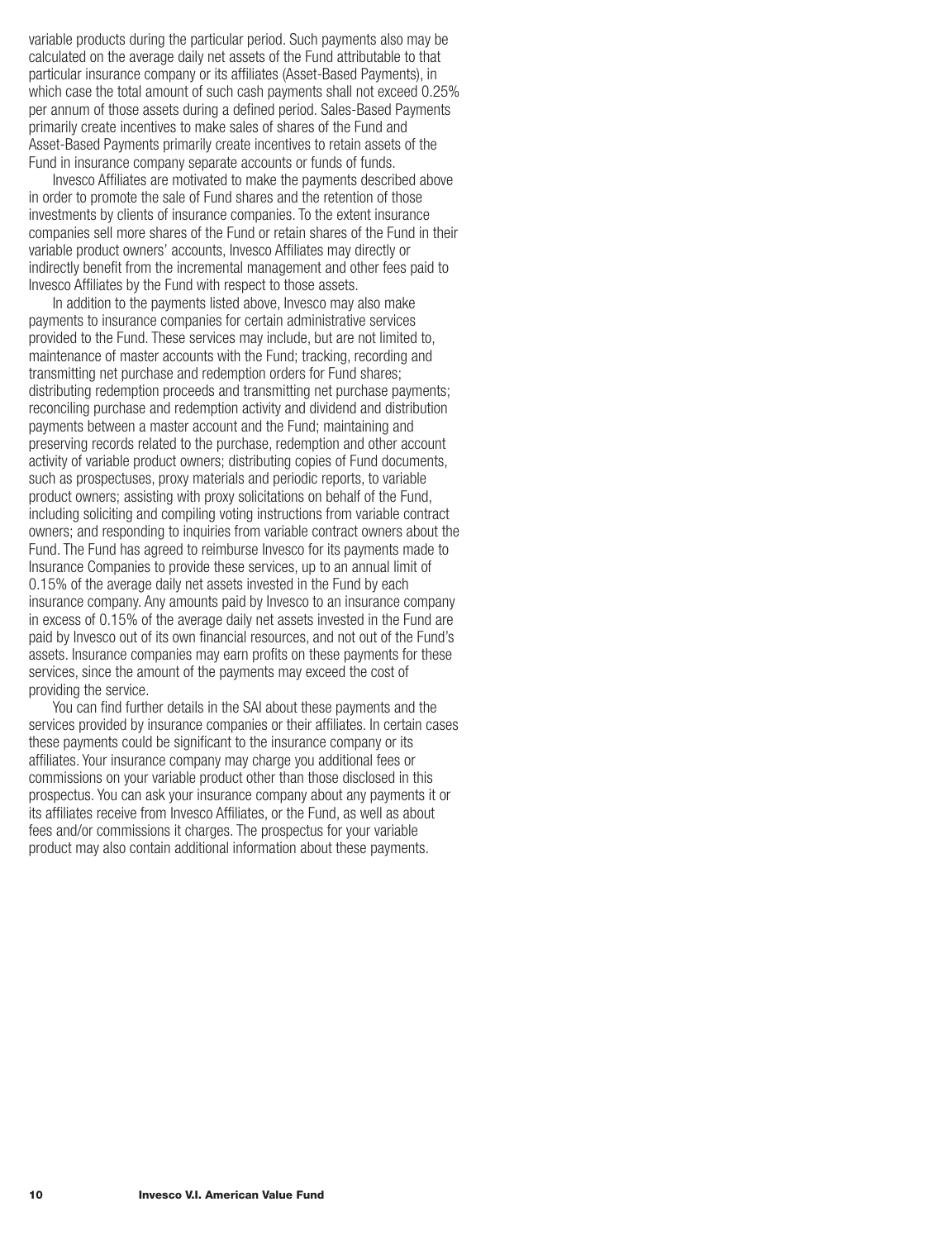# <span id="page-12-0"></span>**Financial Highlights**

The financial highlights show the Fund's financial history for the past five fiscal years or, if shorter, the period of operations of the Fund or any of its share classes. The financial highlights table is intended to help you understand the Fund's financial performance. Certain information reflects financial results for a single Fund share.

The total returns in the table represent the rate that an investor would have earned (or lost) on an investment in the Fund (assuming reinvestment of all dividends and distributions).

This information has been audited by PricewaterhouseCoopers LLP, an independent registered public accounting firm, whose report, along with the Fund's financial statements, is included in the Fund's annual report, which is available upon request.

|                     | <b>Net asset</b><br>value,<br>of period | Net<br>beginning investment<br>income <sup>(a)</sup> | Net gains<br>(losses)<br>on securities<br>(both<br>realized and<br>unrealized) operations | <b>Total from</b><br>investment investment | from net<br>income | <b>Dividends Distributions</b><br>from net<br>realized<br>gains | Total<br>distributions of period return (b) | Net asset<br>value, end | <b>Total</b> | Net assets,<br>end of period<br>(000's omitted) | <b>Ratio of</b><br>expenses<br>to average<br>net assets<br>with fee waivers<br>and/or<br>expenses<br>absorbed | Ratio of<br>expenses<br>to average net<br>assets without Ratio of net<br>fee waivers<br>and/or<br>expenses<br>absorbed | <i>investment</i><br>income<br>to average<br>net assets turnover (c) | <b>Portfolio</b> |
|---------------------|-----------------------------------------|------------------------------------------------------|-------------------------------------------------------------------------------------------|--------------------------------------------|--------------------|-----------------------------------------------------------------|---------------------------------------------|-------------------------|--------------|-------------------------------------------------|---------------------------------------------------------------------------------------------------------------|------------------------------------------------------------------------------------------------------------------------|----------------------------------------------------------------------|------------------|
| Series I            |                                         |                                                      |                                                                                           |                                            |                    |                                                                 |                                             |                         |              |                                                 |                                                                                                               |                                                                                                                        |                                                                      |                  |
| Year ended 12/31/21 | \$15.80                                 | \$0.13                                               | \$4.28                                                                                    | \$4.41                                     | \$(0.08)           | P<br>$\hspace{0.1mm}-\hspace{0.1mm}$                            | \$(0.08)                                    | \$20.13                 | 27.95%       | \$160,576                                       | 0.89%                                                                                                         | 0.89%                                                                                                                  | 0.69%                                                                | 82%              |
| Year ended 12/31/20 | 15.92                                   | 0.10                                                 | 0.04                                                                                      | 0.14                                       | (0.13)             | (0.13)                                                          | (0.26)                                      | 15.80                   | 1.12         | 73.098                                          | 0.93                                                                                                          | 0.93                                                                                                                   | 0.74                                                                 | 59               |
| Year ended 12/31/19 | 13.86                                   | 0.12                                                 | 3.24                                                                                      | 3.36                                       | (0.11)             | (1.19)                                                          | (1.30)                                      | 15.92                   | 25.03        | 84,799                                          | 0.92                                                                                                          | 0.92                                                                                                                   | 0.78                                                                 | 68               |
| Year ended 12/31/18 | 18.38                                   | 0.10                                                 | (1.87)                                                                                    | (1.77)                                     | (0.09)             | (2.66)                                                          | (2.75)                                      | 13.86                   | (12.65)      | 77,491                                          | 0.93                                                                                                          | 0.93                                                                                                                   | 0.52                                                                 | 39               |
| Year ended 12/31/17 | 17.06                                   | 0.08                                                 | 1.59                                                                                      | .67                                        | (0.14)             | (0.21)                                                          | (0.35)                                      | 18.38                   | 9.96         | 104.510                                         | 0.94                                                                                                          | 0.94                                                                                                                   | 0.48                                                                 | 56               |
| Series II           |                                         |                                                      |                                                                                           |                                            |                    |                                                                 |                                             |                         |              |                                                 |                                                                                                               |                                                                                                                        |                                                                      |                  |
| Year ended 12/31/21 | 15.62                                   | 0.08                                                 | 4.23                                                                                      | 4.31                                       | (0.04)             | –                                                               | (0.04)                                      | 19.89                   | 27.62        | 214,210                                         | 1.14                                                                                                          | 1.14                                                                                                                   | 0.44                                                                 | 82               |
| Year ended 12/31/20 | 15.74                                   | 0.07                                                 | 0.03                                                                                      | 0.10                                       | (0.09)             | (0.13)                                                          | (0.22)                                      | 15.62                   | 0.86         | 167,974                                         | 1.18                                                                                                          | 1.18                                                                                                                   | 0.49                                                                 | 59               |
| Year ended 12/31/19 | 13.71                                   | 0.08                                                 | 3.21                                                                                      | 3.29                                       | (0.07)             | (1.19)                                                          | (1.26)                                      | 15.74                   | 24.71        | 233,890                                         | 1.17                                                                                                          | 1.17                                                                                                                   | 0.53                                                                 | 68               |
| Year ended 12/31/18 | 18.19                                   | 0.05                                                 | (1.83)                                                                                    | (1.78)                                     | (0.04)             | (2.66)                                                          | (2.70)                                      | $13.7^{\circ}$          | (12.82)      | 169,036                                         | 1.18                                                                                                          | 1.18                                                                                                                   | 0.27                                                                 | 39               |
| Year ended 12/31/17 | 16.90                                   | 0.04                                                 | 1.56                                                                                      | 1.60                                       | (0.10)             | (0.21)                                                          | (0.31)                                      | 18.19                   | 9.62         | 294.598                                         | 1.19                                                                                                          | 1.19                                                                                                                   | 0.23                                                                 | 56               |

(a) Calculated using average shares outstanding.

(b) Includes adjustments in accordance with accounting principles generally accepted in the United States of America and as such, the net asset value for financial reporting purposes and the returns based upon those net asset values may differ from the net asset value and returns for shareholder transactions. Total returns are not annualized for periods less than one year, if applicable, and do not reflect charges assessed in connection with a variable product, which if included would reduce total returns.

(c) Portfolio turnover is calculated at the fund level and is not annualized for periods less than one year, if applicable. For the year ended December 31, 2021, the portfolio turnover calculation excludes the value of securities purchased of \$61,601,599 in connection with the acquisition of Invesco V.I. Value Opportunities Fund into the Fund.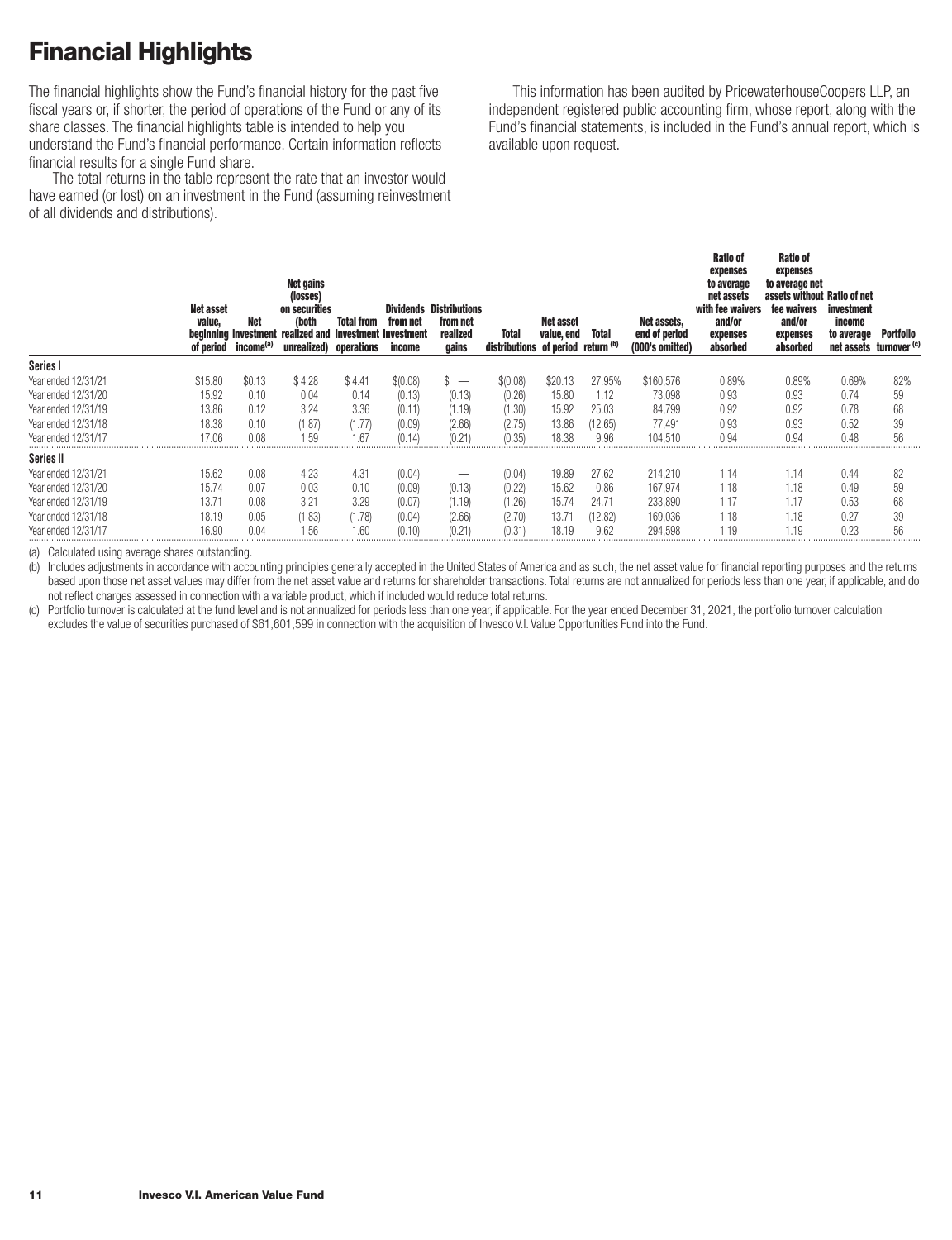# <span id="page-13-0"></span>**Hypothetical Investment and Expense Information**

In connection with the final settlement reached between Invesco and certain of its affiliates with certain regulators, including the New York Attorney General's Office, the SEC and the Colorado Attorney General's Office (the settlement) arising out of certain market timing and unfair pricing allegations made against Invesco and certain of its affiliates, Invesco and certain of its affiliates agreed, among other things, to disclose certain hypothetical information regarding investment and expense information to Fund shareholders. The chart below is intended to reflect the annual and cumulative impact of the Fund's expenses, including investment advisory fees and other Fund costs, on the Fund's returns over a 10-year period. The example reflects the following:

- You invest \$10,000 in the Fund and hold it for the entire 10-year period;
- Your investment has a 5% return before expenses each year; and
- The Fund's current annual expense ratio includes any applicable contractual fee waiver or expense reimbursement for the period committed.

There is no assurance that the annual expense ratio will be the expense ratio for the Fund's classes for any of the years shown. The chart does not take into account any fees or other expenses assessed in connection with your variable product; if it did, the expenses shown would be higher, while the ending balance shown would be lower. This is only a hypothetical presentation made to illustrate what expenses and returns would be under the above scenarios; your actual returns and expenses are likely to differ (higher or lower) from those shown below.

#### **Series I (Without Maximum Sales**

| <b>Charge</b> )                          | Year 1      | Year 2            | Year 3      | Year 4      | Year 5      | Year 6      | Year 7            | Year 8      | Year 9      | Year 10     |
|------------------------------------------|-------------|-------------------|-------------|-------------|-------------|-------------|-------------------|-------------|-------------|-------------|
| Annual Expense Ratio <sup>1</sup>        | 0.88%       | 0.88%             | 0.88%       | 0.88%       | 0.88%       | 0.88%       | 0.88%             | 0.88%       | 0.88%       | 0.88%       |
| <b>Cumulative Return Before Expenses</b> | 5.00%       | 10.25%            | 15.76%      | 21.55%      | 27.63%      | 34.01%      | 40.71%            | 47.75%      | 55.13%      | 62.89%      |
| <b>Cumulative Return After Expenses</b>  | 4.12%       | 8.41%             | 12.88%      | 17.53%      | 22.37%      | 27.41%      | 32.66%            | 38.13%      | 43.82%      | 49.74%      |
| End of Year Balance                      | \$10.412.00 | \$10.840.97       | \$11,287.62 | \$11.752.67 | \$12,236.88 | \$12,741.04 | \$13,265,97       | \$13,812.53 | \$14.381.61 | \$14,974.13 |
| <b>Estimated Annual Expenses</b>         | 89.81       | 93.51             | 97.37       | 101.38      | 105.55      | 109.90      | 114.43<br>\$      | 19.15       | 124.05      | 129.17      |
| <b>Series II</b>                         | Year 1      | Year <sub>2</sub> | Year 3      | Year 4      | Year 5      | Year 6      | Year <sub>7</sub> | Year 8      | Year 9      | Year 10     |
| Annual Expense Ratio <sup>1</sup>        | .13%        | .13%              | 1.13%       | 1.13%       | .13%        | .13%        | .13%              | .13%        | .13%        | .13%        |

| Allitual Experise Ratio           |             |                         |                            |        | $.1.3\%$                                                                | 70 ت   |        |        |        |        |
|-----------------------------------|-------------|-------------------------|----------------------------|--------|-------------------------------------------------------------------------|--------|--------|--------|--------|--------|
| Cumulative Return Before Expenses | 5.00%       | 10.25%                  | 15.76%                     | 21.55% | 27.63%                                                                  | 34.01% | 40.71% | 47.75% | 55.13% | 62.89% |
| Cumulative Return After Expenses  | 8.87%       | 1.89%                   | 12.07%                     | 16.40% | 20.91%                                                                  | 25.59% | 30.45% | 35.49% | 40.74% | 46.18% |
| End of Year Balance               | \$10.387.00 | \$10.788.98             | \$11.206.51 \$11.640.20    |        | \$12.090.68 \$12.558.59 \$13.044.60 \$13.549.43 \$14.073.79 \$14.618.45 |        |        |        |        |        |
| <b>Estimated Annual Expenses</b>  | 115.19      | 119.64<br>$\mathcal{S}$ | 124.27 \$<br><sup>\$</sup> |        | 129.08 \$ 134.08 \$ 139.27 \$ 144.66 \$ 150.26 \$ 156.07 \$ 162.1       |        |        |        |        |        |
|                                   |             |                         |                            |        |                                                                         |        |        |        |        |        |

1 Your actual expenses may be higher or lower than those shown.